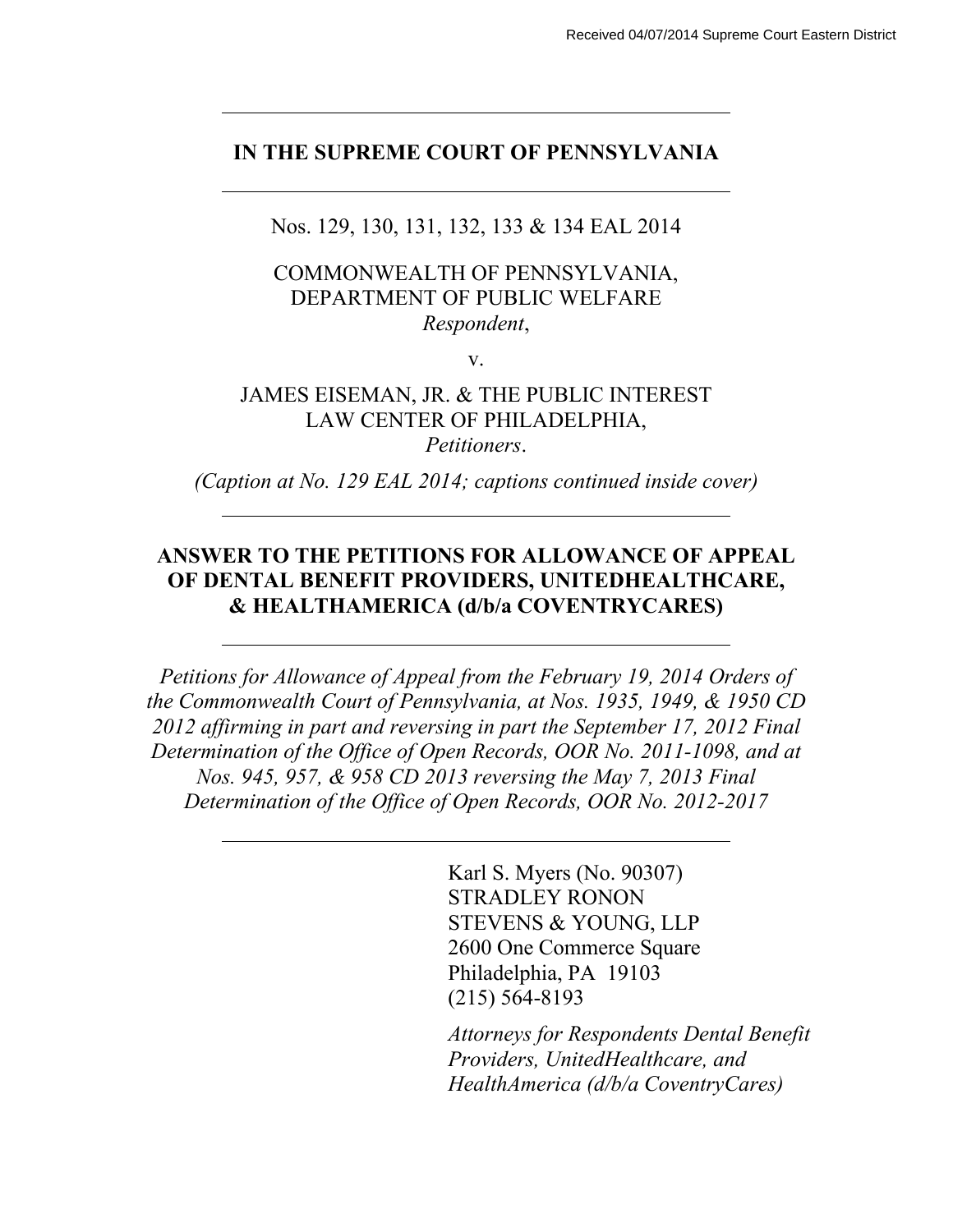#### *Captions Continued:*

Aetna Better Health, Inc., Health Partners of Philadelphia, Inc., & Keystone Mercy Health Plan, *Respondents* v. James Eiseman, Jr. & The Public Interest Law Center of Philadelphia, *Petitioners* (No. 130 EAL 2014) UnitedHealthcare of Pennsylvania, Inc. d/b/a UnitedHealthcare Community Plan & HealthAmerica Pennsylvania, Inc. d/b/a CoventryCares, *Respondents* v. James Eiseman, Jr. & The Public Interest Law Center of Philadelphia, *Petitioners* (No. 131 EAL 2014) Dental Benefit Providers, Inc., UnitedHealthcare of Pennsylvania, Inc., & HealthAmerica Pennsylvania, Inc. d/b/a CoventryCares, *Respondents*, v. James Eiseman, Jr. & The Public Interest Law Center of Philadelphia, *Petitioners* (No. 132 EAL 2014) Aetna Better Health, Inc., Health Partners of Philadelphia, Inc., Keystone Mercy Health Plan, & DentaQuest, LLC, *Respondents*, v. James Eiseman, Jr. & The Public Interest Law Center of Philadelphia, *Petitioners* (No. 133 EAL 2014) Commonwealth of Pennsylvania, Department of Public Welfare, *Respondent*, v. James Eiseman, Jr. & The Public Interest Law Center of Philadelphia, *Petitioners*

(No. 134 EAL 2014)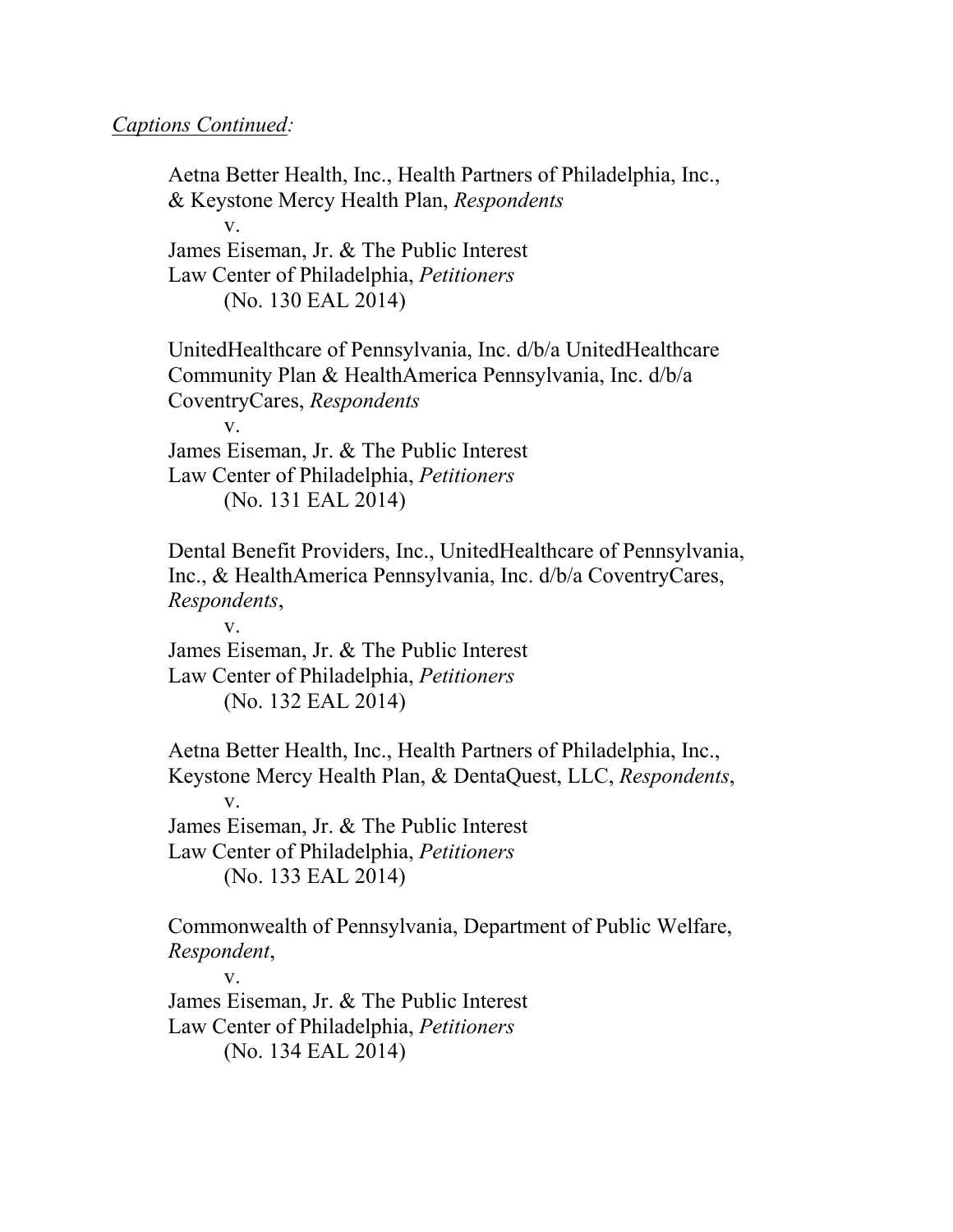# **TABLE OF CONTENTS**

| $\mathbf{I}$ . |                                                 | COUNTER-STATEMENT OF THE QUESTION PRESENTED  1                     |                                                          |  |  |
|----------------|-------------------------------------------------|--------------------------------------------------------------------|----------------------------------------------------------|--|--|
| II.            |                                                 |                                                                    |                                                          |  |  |
|                | A <sub>1</sub>                                  |                                                                    |                                                          |  |  |
|                | <b>B.</b>                                       |                                                                    |                                                          |  |  |
|                |                                                 | 1.                                                                 |                                                          |  |  |
|                |                                                 | 2.                                                                 |                                                          |  |  |
|                |                                                 | 3 <sub>1</sub>                                                     |                                                          |  |  |
| III.           | REASONS IN OPPOSITION TO ALLOWANCE OF APPEAL  9 |                                                                    |                                                          |  |  |
|                | $A_{\cdot}$                                     | The Commonwealth Court's decision was fair and just, and this      |                                                          |  |  |
|                | <b>B.</b>                                       | Petitioners fail to give this Court any reason to hear this case11 |                                                          |  |  |
|                |                                                 | 1.                                                                 | Petitioners misread the "financial records" provision13  |  |  |
|                |                                                 | 2.                                                                 |                                                          |  |  |
|                |                                                 | 3 <sub>1</sub>                                                     |                                                          |  |  |
|                |                                                 | 4.                                                                 | There is no evidence of "agency" relationships here.  16 |  |  |
|                |                                                 | 5.                                                                 | Petitioners' misinterpret the "agency possession"        |  |  |
|                |                                                 | 6.                                                                 |                                                          |  |  |
|                |                                                 | 7.                                                                 | There is no evidence of "laundering" or "middlemen"      |  |  |
| IV.            |                                                 |                                                                    |                                                          |  |  |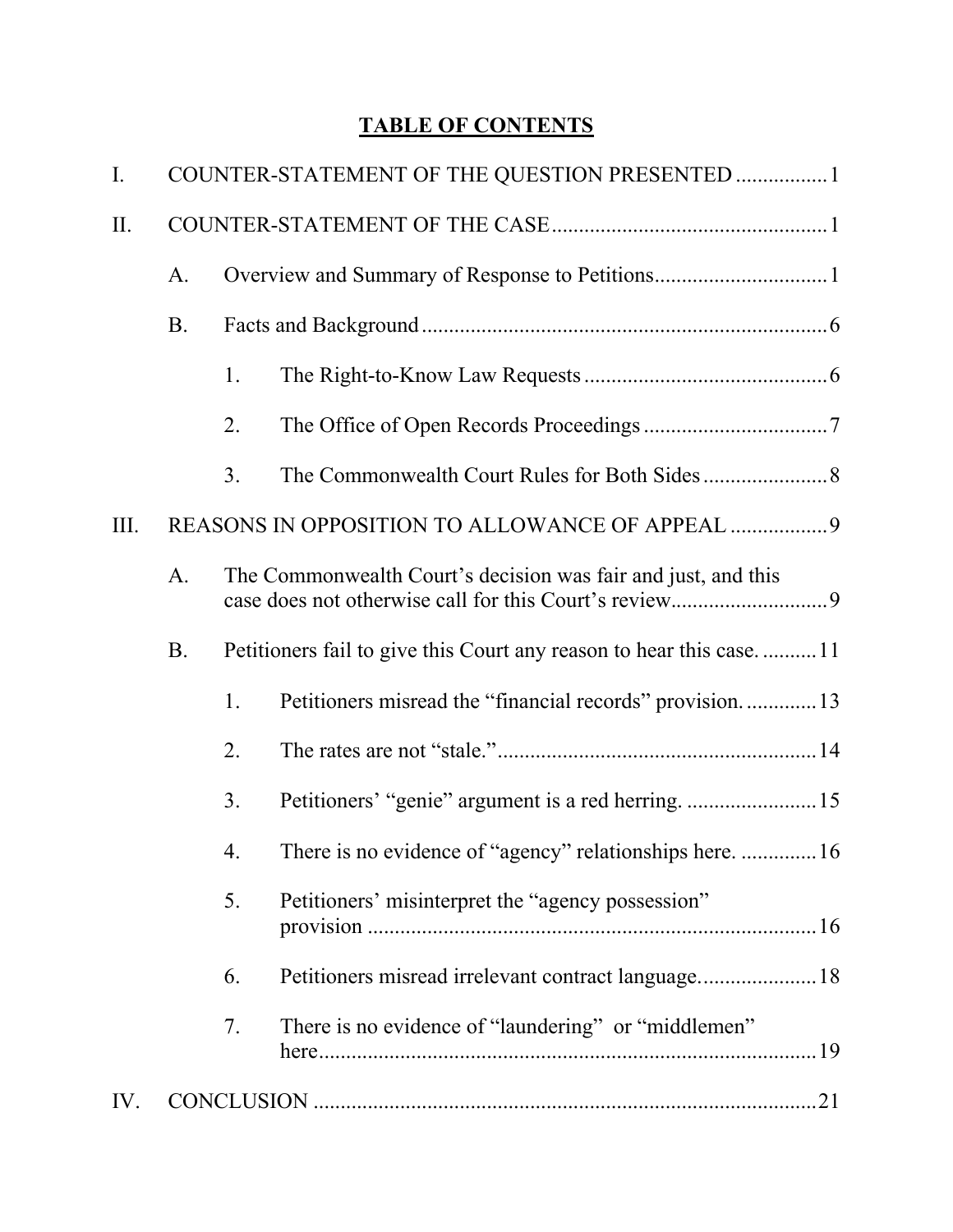# **TABLE OF AUTHORITIES**

| <b>CASES</b>                                                      |  |
|-------------------------------------------------------------------|--|
| <u>Bowling v. Office of Open Records,</u>                         |  |
| Hearst Television, Inc. v. Norris,                                |  |
| Honaman v. Twp. of Lower Merion,                                  |  |
| In re: Silberstein,                                               |  |
| Levy v. Senate of Pennsylvania,                                   |  |
| Lukes v. Department Public Welfare,                               |  |
| Office of Budget v. Office of Open Records,                       |  |
| Pa. Gaming Control Bd. v. Office of Open Records,                 |  |
| <u>Pa. State Educ. Ass'n v. Dep't of Comm. &amp; Econ. Dev't,</u> |  |
| <b>SWB Yankees LLC v. Wintermantel,</b>                           |  |
|                                                                   |  |

# **STATUTES**

| Pennsylvania Right-to-Know Law, |  |
|---------------------------------|--|
| <b>RULES</b>                    |  |
|                                 |  |
|                                 |  |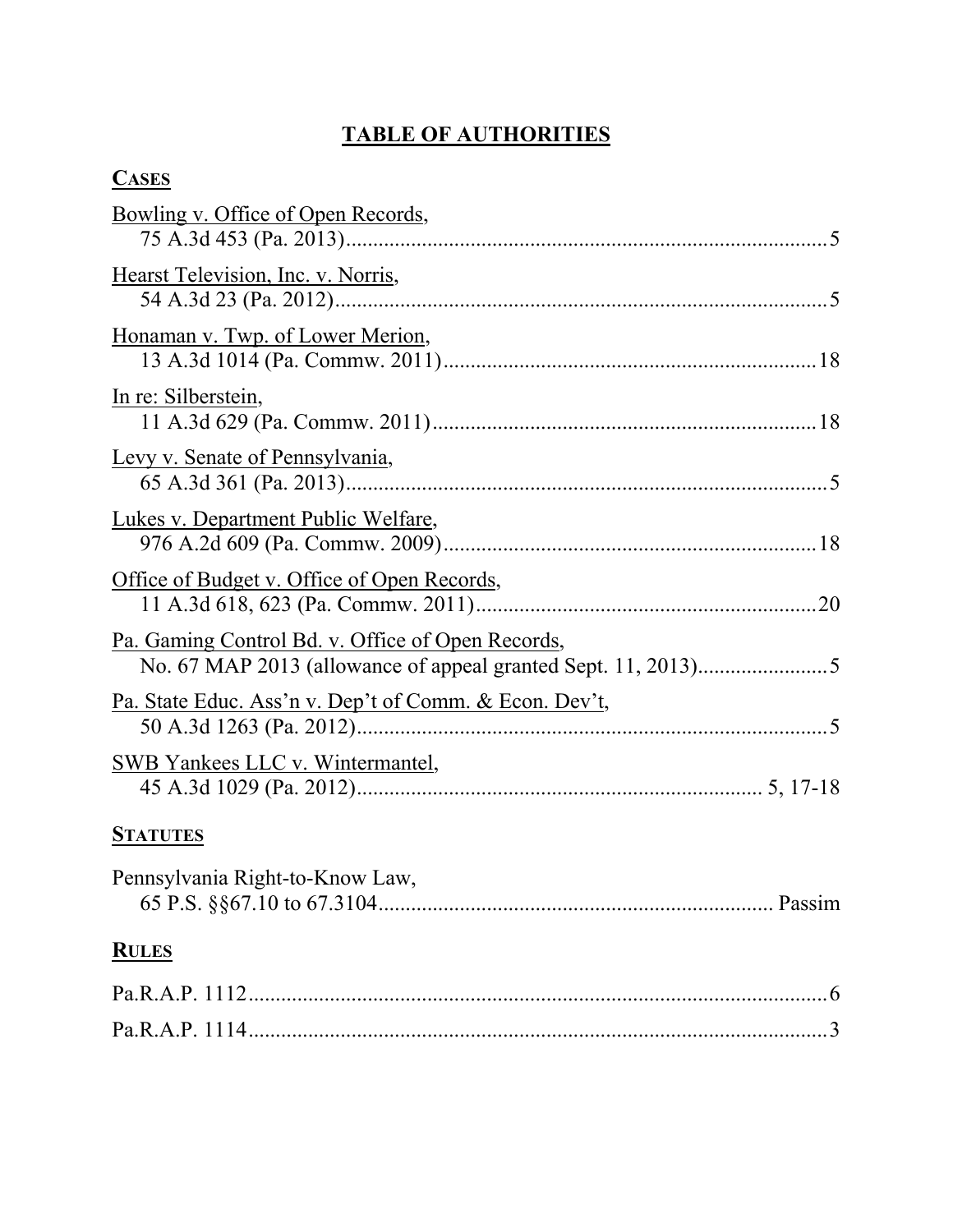#### <span id="page-4-0"></span>**I. COUNTER-STATEMENT OF THE QUESTION PRESENTED**

Should this Court deny allowance of appeal due to lack of any "special and important" reason to hear this case, where the Commonwealth Court correctly and even-handedly applied the Right-Know Law to the unique and complex facts presented, ruling that some of the documents petitioners requested must be disclosed, but that other documents were not to be disclosed?

## **II. COUNTER-STATEMENT OF THE CASE**

 $\overline{a}$ 

#### <span id="page-4-2"></span><span id="page-4-1"></span>**A. Overview and Summary of Response to Petitions**

In this Right-to-Know Law case, the Commonwealth Court partially ruled in favor of the petitioners (James Eiseman, Jr. and the Public Interest Law Center of Philadelphia), and partially ruled in favor of the respondents (the Department of Public Welfare, five health plans<sup>1</sup> (also referenced as managed care organizations or MCOs), and two dental subcontractors<sup>2</sup>). The court ordered documents showing the rates paid by the Department for one of its programs had to

<sup>1</sup> The five health plan respondents are: (1) UnitedHealthcare of Pennsylvania, Inc. d/b/a UnitedHealthcare Community Plan, (2) HealthAmerica Pennsylvania, Inc. d/b/a CoventryCares, (3) Aetna Better Health, Inc., (4) Health Partners of Philadelphia, Inc., and (5) Keystone Mercy Health Plan.

<sup>2</sup> The two dental subcontractor respondents are: (1) Dental Benefit Providers, Inc. and (2) DentaQuest, LLC.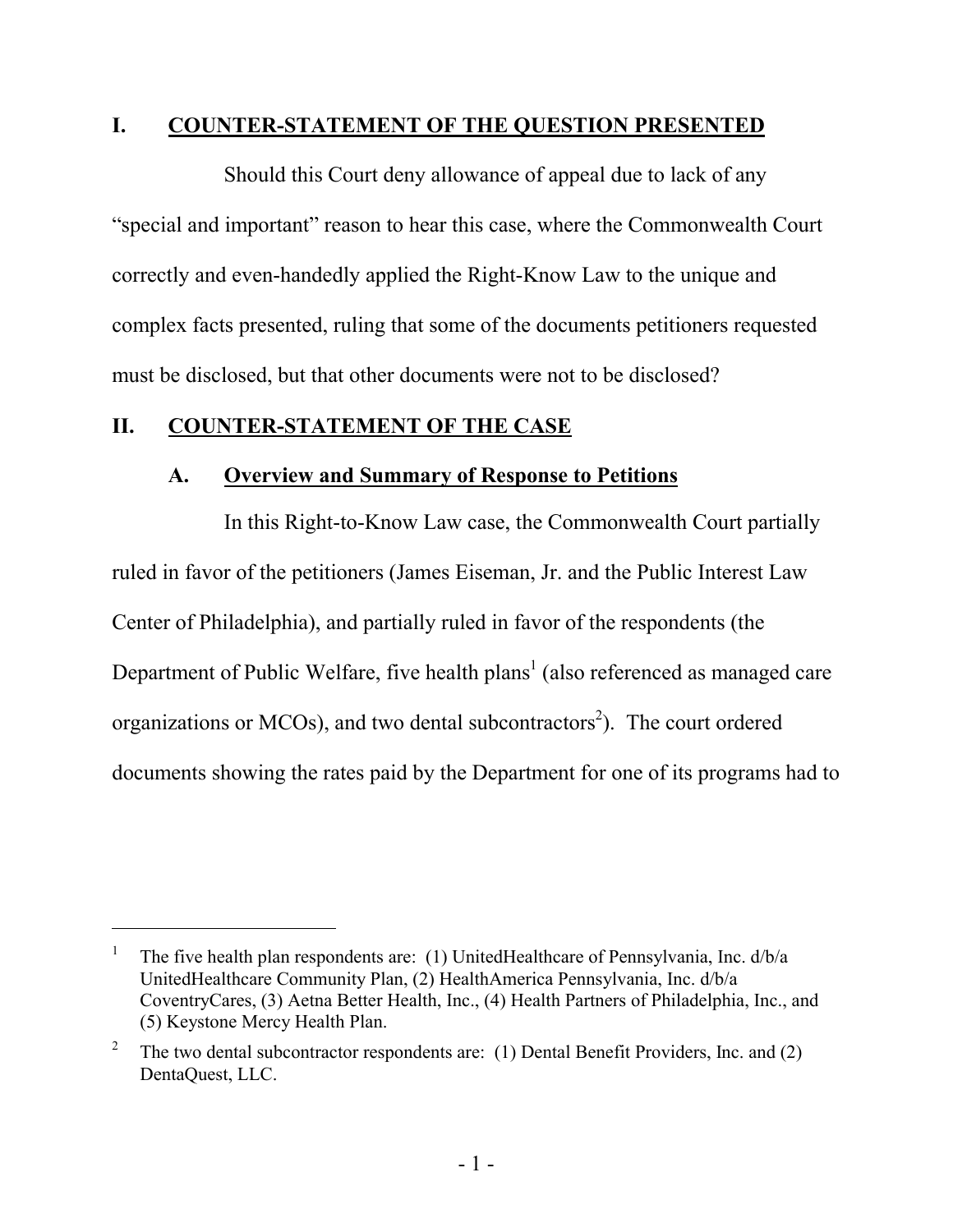be disclosed, as requested by petitioners – and over the respondents' objections.<sup>3</sup> As to other documents, the court ruled in favor of the respondents, as it agreed they demonstrated, through testimony and evidence, that the rates paid by contractors and their private subcontractors (i.e., rates *not* paid by the government) were exempt under the Right-to-Know Law or not within its reach.

The Commonwealth Court struck a fair balance between enforcing the public's right to know what the government pays for its program, on the one hand, while preserving the contractors' abilities to compete in the relevant marketplace by shielding their confidential competitive information from disclosure, on the other hand. The equity of the court's decision mirrors the balance among competing interests reflected in the Right-to-Know Law itself. While the health plans are not completely satisfied with the outcome (as they objected to *all* of petitioners' requests), it cannot be denied that the Commonwealth Court's decision was fair and reasonable.

Petitioners apparently do not agree. They are not content with the ruling that they are to be provided with government-paid rates, as they now ask this Court to assist them in threatening the contractors' and subcontractors' business

<sup>3</sup> Petitioners therefore completely mischaracterize the Commonwealth Court's decision in claiming that "[t]he decision below has the effect of denying the public any right to know how much of its money is spent to provide care." (Pets. at 3-4 (Nos. 132-134 EAL 2014) & 3 (Nos. 129-131). The decision below *required* disclosure of what the government has paid.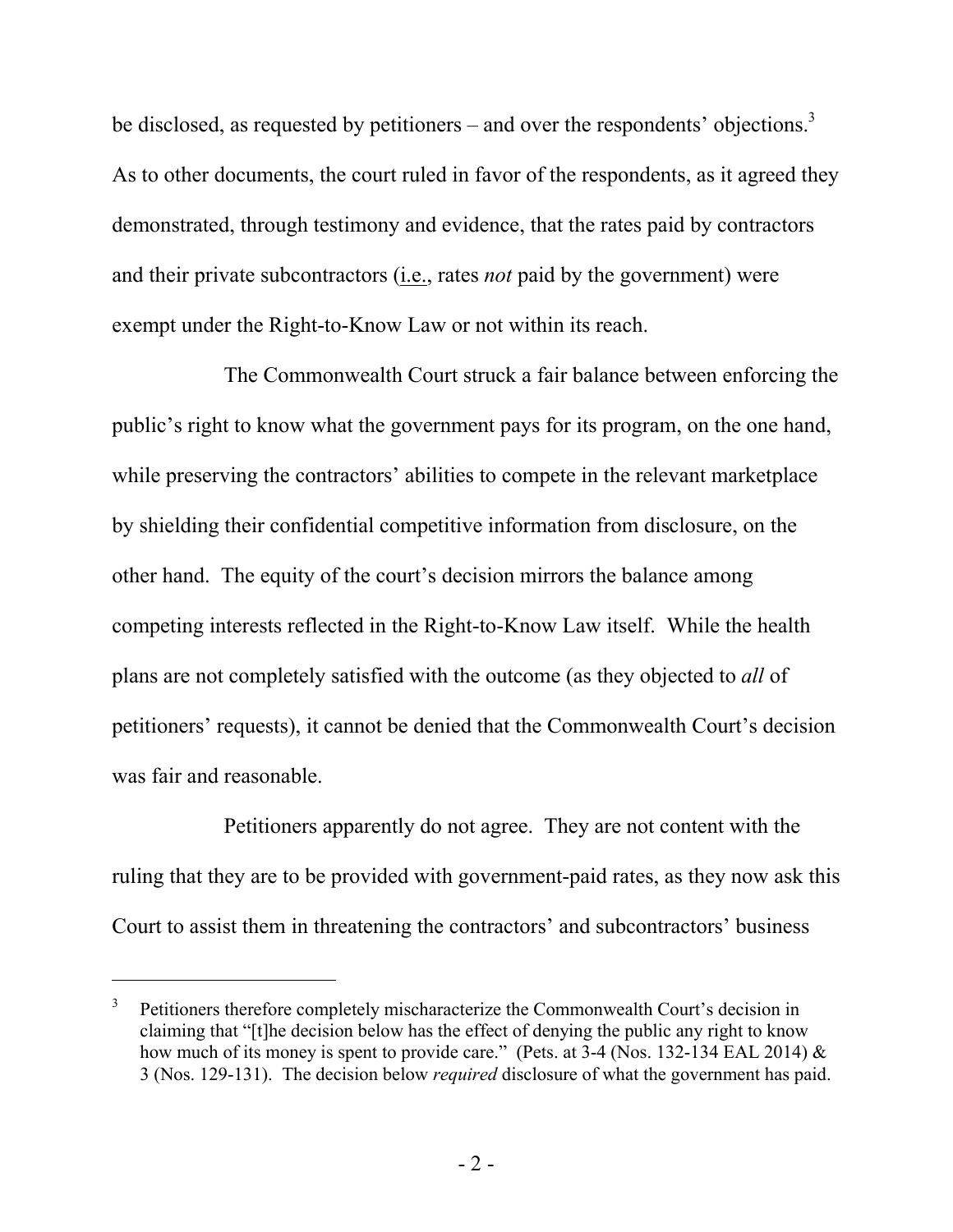models by prying into their business secrets and confidences. Petitioners, however, have absolutely failed to identify any "special and important" reason under Rule 1114 for this Court to do so. There is no conflict between the decision below and any decision of this Court or any other appellate court. Petitioners have not identified any issue of first impression that might have statewide impact outside of the distinctly unique factual setting of this case. Nor do petitioners present any issue of constitutional dimension. Petitioners are asking only that this Court delve into the record of this complex, fact-driven case to provide petitioners with individual relief for this case only.

Not only do petitioners fail to supply this Court with any reason to take this case, the relief petitioners seek does not even appear necessary. Petitioners claim to champion transparency and accountability for the Department's HealthChoices program. But the government-paid rates that were ordered produced in this case, coupled with information already in the public domain,<sup>4</sup> certainly provides ample information to understand how public money is

<sup>4</sup> As petitioners admit, all of the HealthChoices contracts are publicly posted on the Department of Treasury's website. (Pet. at p.6 n.3 (Nos. 132-134).) Moreover, the Department of Public Welfare maintains a website devoted to publications disclosing a wealth of information about the HealthChoices program. See http://www.dpw.state.pa.us/ publications/healthchoicespublications/. Included are performance reports, consumer guides, rate charts, and external reports for each of the health plans participating in the program. The DPW also has posted archival data from 2003 to present, listing the specific number of people, on a month-to-month basis, that have enrolled in particular DPW programs, including (footnote continued on next page)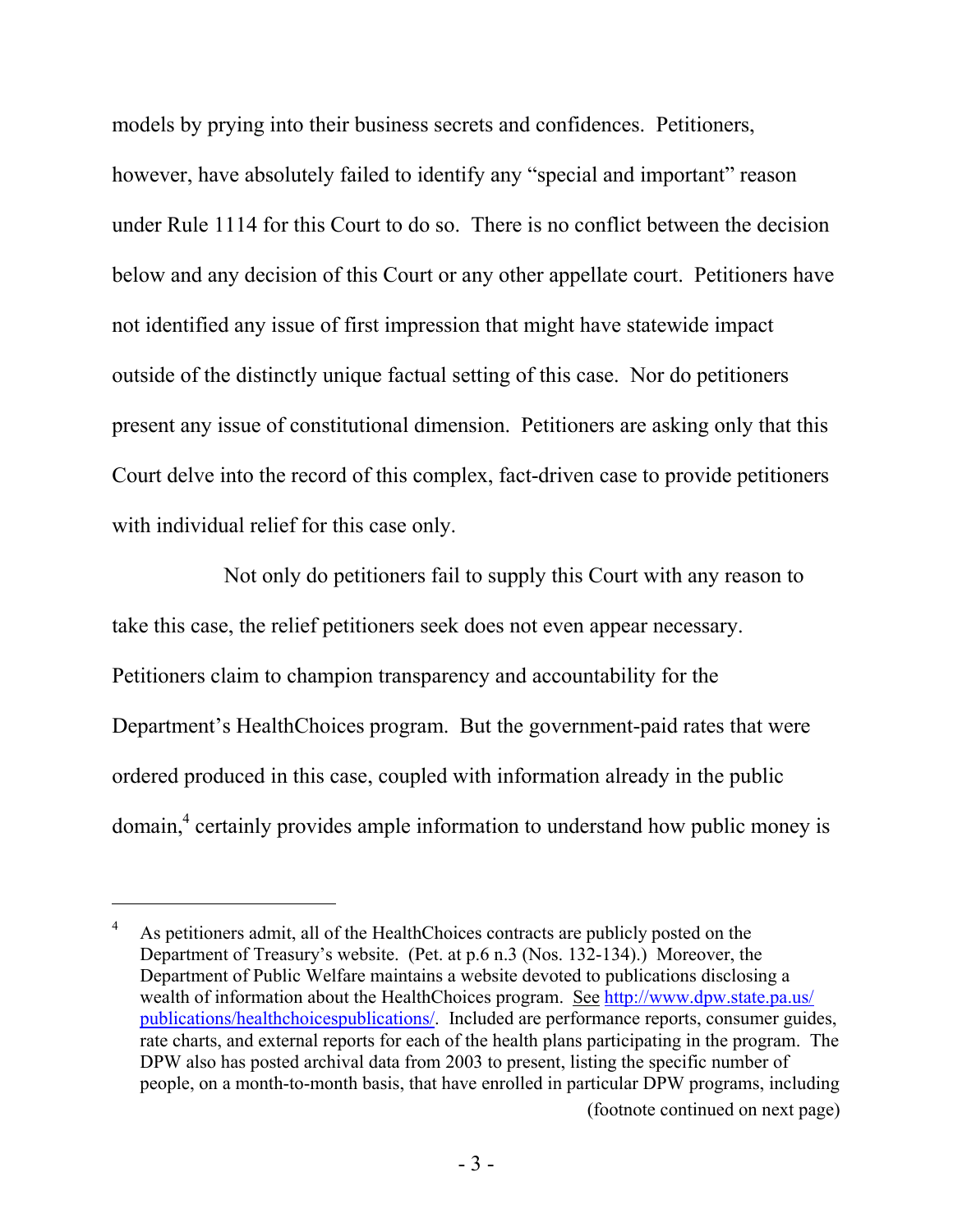spent on the program. Further, the government already conducts audits and other reviews of the HealthChoices program and each of the participating health plans. All of the available information shows the program and plans are operating efficiently and satisfactorily – in particular as to the children's dental portion of the program that is of interest to petitioners.<sup>5</sup> Put simply, there already is transparency

(footnote continued from previous page)

 $\overline{a}$ 

medical assistance. See http://listserv.dpw.state.pa.us/ma-food-stamps-and-cash-stats.html. This is but a sampling, as DPW and other agencies publicly share other information.

<sup>5</sup> An extensive and exhaustive External Quality Review Report is publicly posted on the DPW site for the overall program and each of the participating plans. See, e.g., *2012 External Quality Review Report, Statewide Medicaid Managed Care Annual Report*, Dep't of Pub. Welfare (Aug. 23, 2013) (providing specific facts and figures concerning the dental aspect of the program) (available at: http://www.dpw.state.pa.us/cs/groups/webcontent/documents/ document/p\_011512.pdf); see also http://www.dpw.state.pa.us/publications/healthchoices publications/ (listing individual External Quality Review Report for each plan). Other reviews, reports and presentations supply a wealth of relevant information and demonstrate the success of the program. See, e.g., *HealthChoices MCO Pay for Performance (P4P) Program, Seven Year Progress Review, July 2005 – December 2011*, Dep't of Pub. Welfare (June 2013) (stating that average number of dental visits by children in HealthChoices increased every year from baseline 2008, and that the weighted average of such visits exceeded a national benchmark) (available at: http://www.dpw.state.pa.us/cs/groups/ webcontent/documents/communication/s\_002207.pdf); *HealthChoices Performance Trending Report 2013*, Office of Medical Assistance Programs, Division of Quality and Special Needs Coordination (Dec. 2013) (showing 82.6% overall satisfaction rate for children's health plans in HealthChoices) (available at: http://www.dpw.state.pa.us/cs/ groups/public/documents/communication/s\_002193.pdf); *ACCESS Plus and HealthChoices Consumer Assessment of Healthcare Providers and Systems (CAHPS) Measure Results* (Mar. 21, 2011) (showing customer satisfaction for children with HealthChoices plans to be at or above benchmarks) (available at: http://www.dpw.state.pa.us/cs/groups/webcontent/ documents/presentation/p\_011345.pdf); see also *HealthChoices Examination Guide, Behavioral & Physical Health*, Dep't of Pub. Welfare (Dec. 2013) (providing mandatory standards for independent public accountants conducting mandated reviews of HealthChoices plans) (available at: http://www.dpw.state.pa.us/cs/groups/webcontent/documents/document/ c\_074806.pdf). A privately commissioned study also showed significant cost savings to taxpayers as a result of implementation of HealthChoices. See *An Evaluation of Medicaid Savings from Pennsylvania's HealthChoices Program*, The Lewin Group (May 2011) (footnote continued on next page)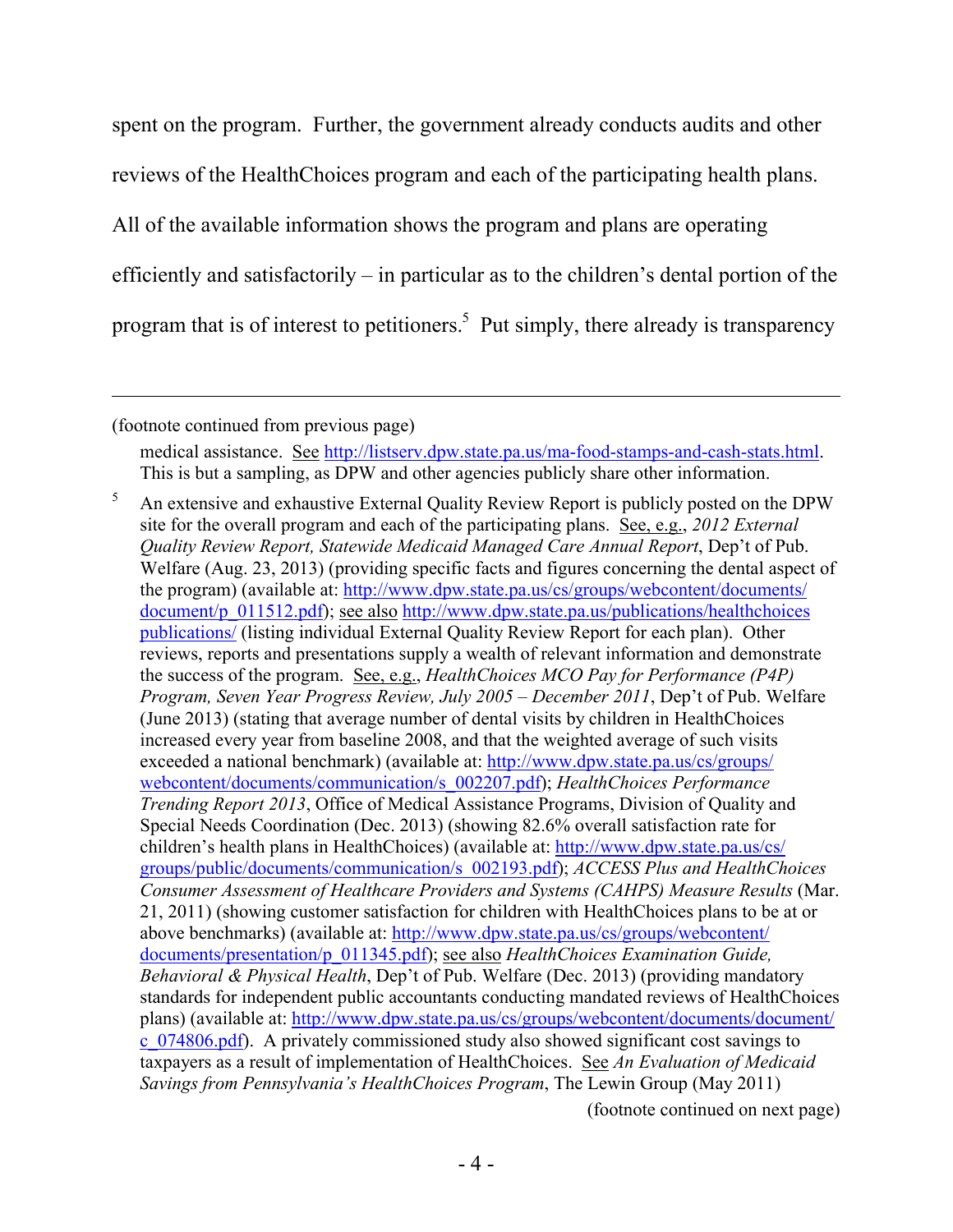and accountability in the HealthChoices program. There consequently is no need for this Court to consider the thorny question of whether to force contractors and subcontractors of government agencies – including judicial agencies – to expose confidential information and trade secrets under the Law.

As if that were not enough, there is yet another reason why this Court should deny allowance of appeal here: that it has recently, and repeatedly, spoken on the Right-to-Know Law, and is expected to speak again on it in the near future.<sup>6</sup> There is no need for this Court to speak – yet again – on this subject, especially in a fact-driven, judicial resource-consuming case like this one.<sup>7</sup> The Court should let the just and balanced decision by the Commonwealth Court – which provides partial relief to both sides – stand.

<sup>(</sup>footnote continued from previous page)

<sup>(</sup>available at: http://www.lewin.com/publications/publication/439). Indeed, the DPW's recent 2014-15 budget presentation states that, "[b]ased on the success of its Medicaid managed care program, HealthChoices, the [DPW] expanded statewide to all counties of the Commonwealth in March of 2013." *Department of Public Welfare, Fiscal Year 2014-15 Executive Budget* (available at: http://www.dpw.state.pa.us/cs/groups/webcontent/documents/ document/p\_040123.pdf).

<sup>6</sup> See, e.g., Pa. Gaming Control Bd. v. Office of Open Records, No. 67 MAP 2013 (allowance of appeal granted Sept. 11, 2013); Bowling v. Office of Open Records, 75 A.3d 453 (Pa. 2013); Levy v. Senate of Pennsylvania, 65 A.3d 361 (Pa. 2013); Hearst Television, Inc. v. Norris, 54 A.3d 23 (Pa. 2012); Pa. State Educ. Ass'n v. Dep't of Comm. & Econ. Dev't, 50 A.3d 1263 (Pa. 2012); SWB Yankees LLC v. Wintermantel, 45 A.3d 1029 (Pa. 2012).

Also of note is that legislative developments in the General Assembly may moot or at least affect the legal issues in this case. Senate Bill 444 was introduced by State Senate Majority Leader Dominic Pileggi on April 26, 2013, and it contains several revisions to the Right-to-Know Law, including as to a number of the provisions applicable here.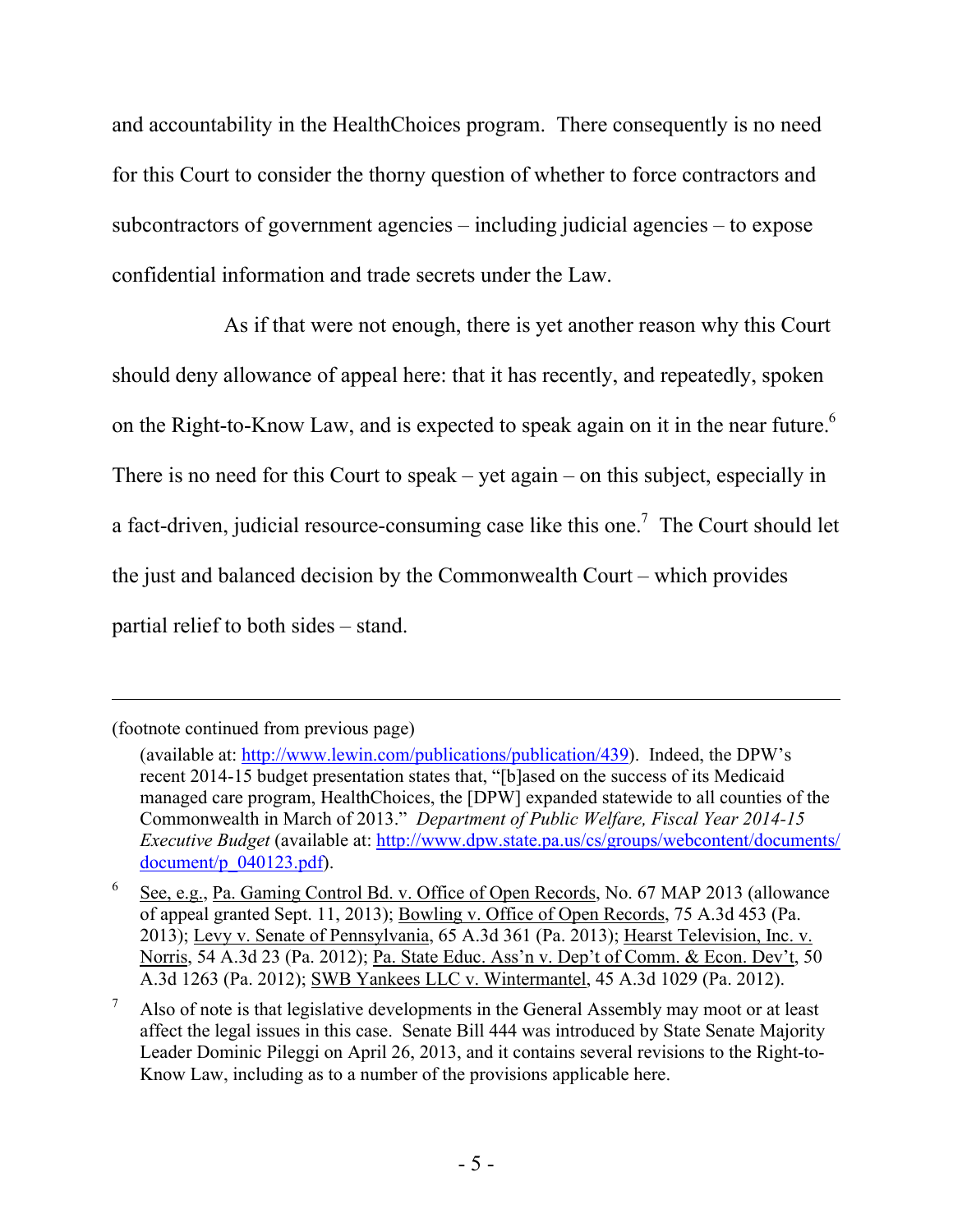## **B. Facts and Background**

 $\overline{a}$ 

## <span id="page-9-1"></span><span id="page-9-0"></span>**1. The Right-to-Know Law Requests**

The companion decisions below arose from two Right-to-Know Law requests petitioners directed to the Department of Public Welfare relating to Pennsylvania's Medical Assistance (Medicaid) managed care program, which is known as HealthChoices. (R1. 1a-4a, R2. 18a-21a.)<sup>8</sup> They were directed to the Department because it contracts with health plans – including the managed care organization (MCO) respondents before the Court here – to provide HealthChoices benefits to people who qualify for the program. The requests asked for documents showing payment rates for the dental portion of the program – specifically, these three sets of rates:

- 1. Rates paid by the Department to the health plans for each HealthChoices recipient who enrolls with the plans;
- 2. Rates paid by the health plans to their dental subcontractors for each HealthChoices enrollee; and
- 3. Rates paid by the dental subcontractors to the dentists for treatment of HealthChoices enrollees,

<sup>&</sup>lt;sup>8</sup> All record citations are to the two Reproduced Records that the respondents filed below with the Commonwealth Court. See Pa.R.A.P. 1112(d). The Reproduced Record filed in the Eiseman I matter (Nos. 129, 130, 131 EAL 2014 in this Court, and Nos. 1935, 1949, 1950 CD 2012 in the Commonwealth Court) is referenced here as " $(R1.$ .  $)$ ." The Reproduced Record in the Eiseman II matter (Nos. 132, 133, 134 EAL 2014 in this Court, and Nos. 945, 957, 958 CD 2013 in the Commonwealth Court) is referenced here as "(R2.  $\qquad$ )."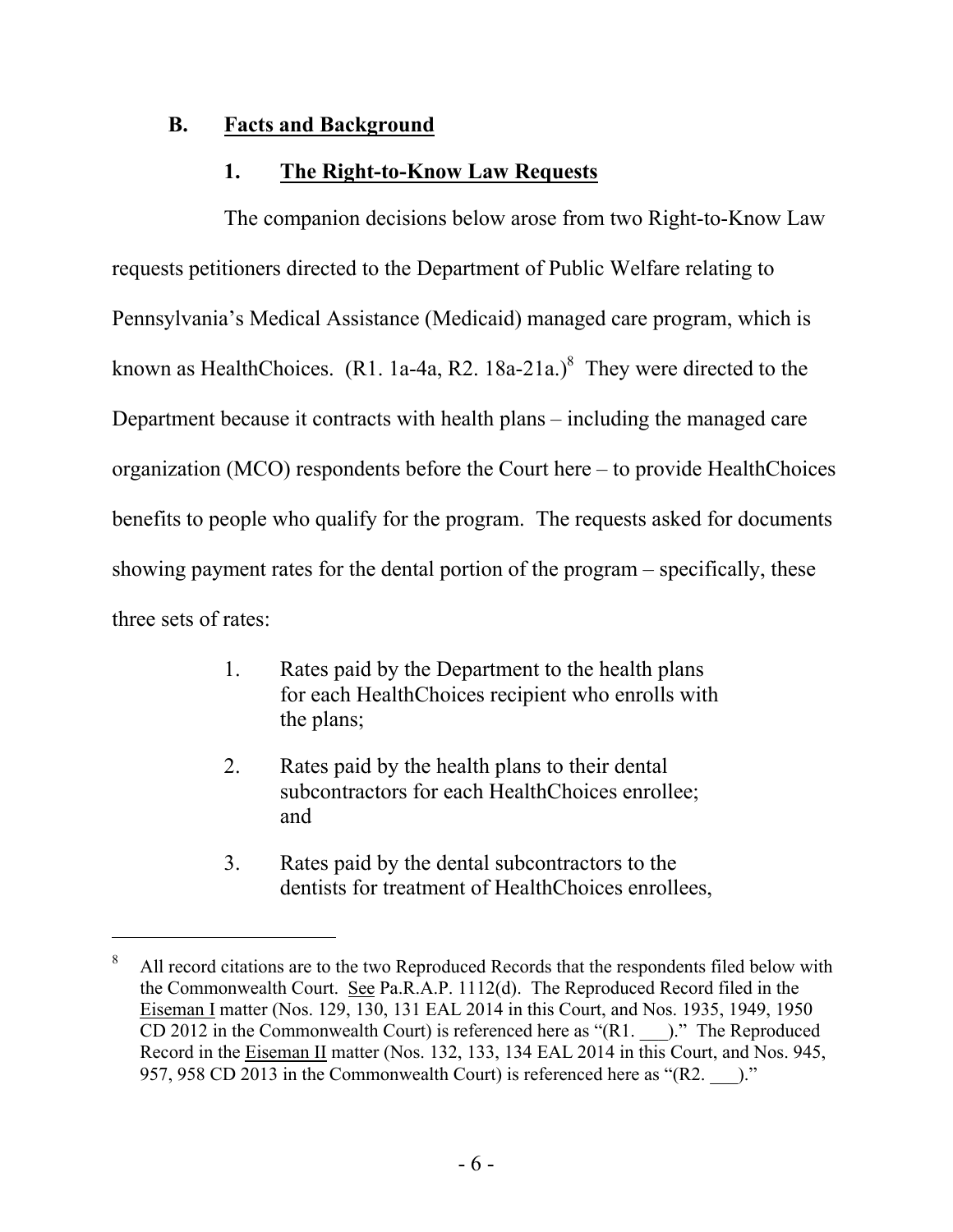such as rates paid to the dentists as set forth on dental procedure fee schedules.

(R1. 3a at ¶¶3-4, R2. 21a at ¶3.) The Department denied the requests, in part because the rates are trade secrets and confidential proprietary information. (R1. 7a-15a, R2. 34a-37a.)

## <span id="page-10-0"></span>**2. The Office of Open Records Proceedings**

Petitioners appealed the denials to the Office of Open Records. The managed care organizations and dental subcontractors timely intervened pursuant to 65 P.S. §67.1101(c), and before the OOR they opposed disclosure of each of the three sets of rates. (R1. 31a-34a, 57a-59a, R2. 101a-102a.)

To decide the first request (Eiseman I), which pertained to the first two sets of rates, the OOR held a two-day hearing.<sup>9</sup> (R1. 148a.) At the hearing, each of the health plans called a knowledgeable executive to provide sworn testimony that the rates were confidential and secret, and that public disclosure of the rates would cause harm to the plans. (See, e.g., R1. 336a-416a, 485a-512a.) The health plans also jointly put forward the sworn testimony of a recognized expert in the field, Dr. Henry Miller, who also testified under oath that the rates petitioners sought were kept secret and confidential by the plans, and that they

<sup>9</sup> The OOR, however, did not make any credibility assessments, as the appeals officer who decided the case did not sit as hearing officer. The OOR instead hired an outside attorney to sit as hearing officer. He did not make any credibility determinations, either.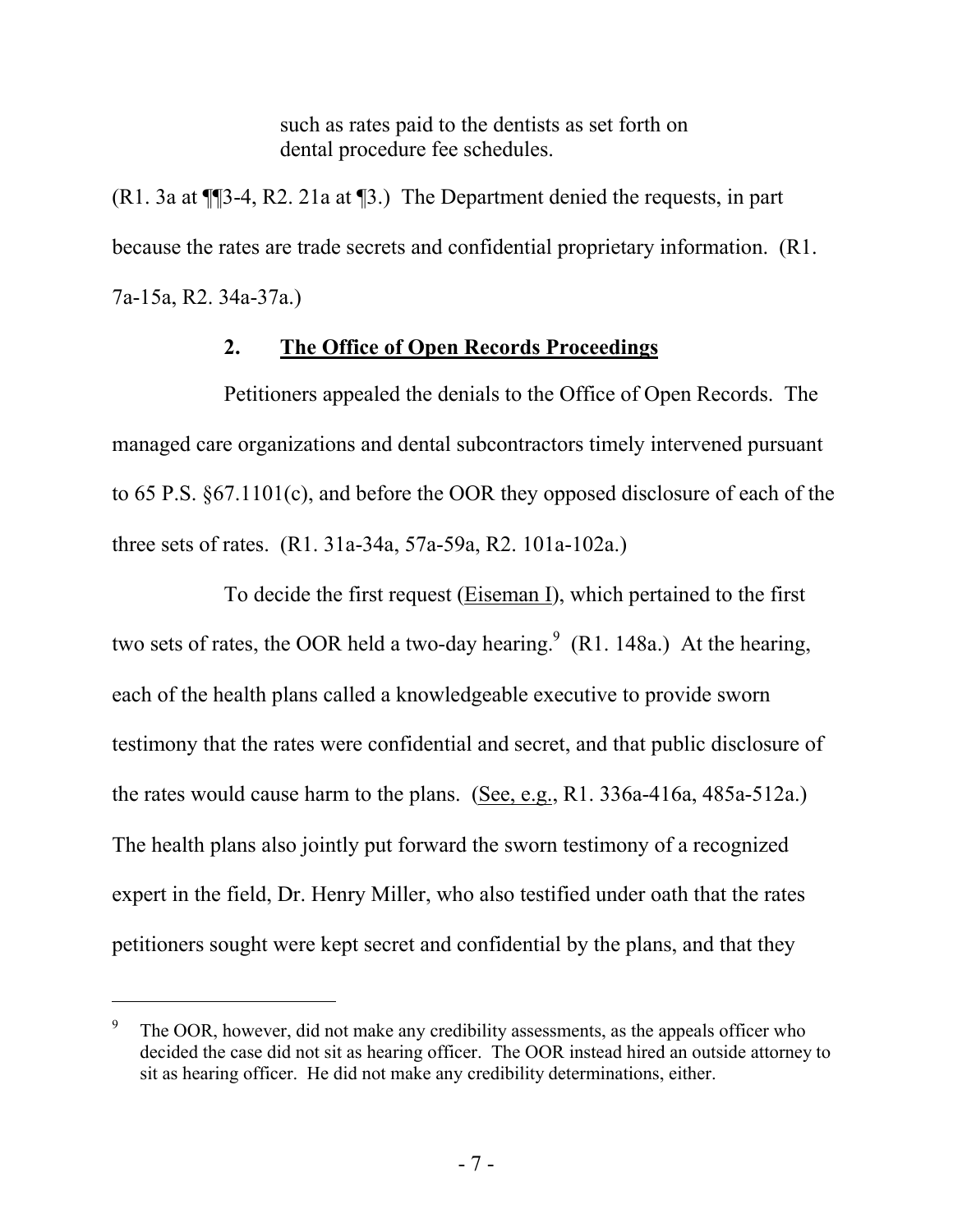would be harmed by disclosure. (R1. 280a-322a, 673a-679a.)

To decide the second request (Eiseman II), which pertained to the third set of rates, the OOR elected to accept affidavit testimony from the health plans and dental subcontractors, as is OOR's custom. Each of the plans and dental subcontractors furnished a sworn affidavit of a knowledgeable executive, attesting unequivocally that the rates were confidential and secret, and that public disclosure of the rates would cause harm. (See, e.g., R2. 125a-129a, 120a-124a, 131a-135a.)

In spite of the unrebutted evidence presented by the plans and subcontractors, the OOR decided that all three sets of rates had to be disclosed.

#### <span id="page-11-0"></span>**3. The Commonwealth Court Rules for Both Sides**

The health plans, subcontractors, and DPW each timely appealed both OOR decisions to the Commonwealth Court. The court, in companion 25- and 21 page rulings authored by Judge Robert Simpson, and decided by a nearlyunanimous 6 to 1 vote, affirmed in part and reversed in part. (See *Exhibit A* to each petition.) The court agreed with the petitioners that the first set of rates (paid by the Department to the health plans) were subject to disclosure under the Rightto-Know Law. As to the second set of rates (paid by the plans to the dental subcontractors) and the third set of rates (paid by the subcontractors to the dentists), the court held that those were not subject to disclosure under the Law. Petitioners now seek this Court's discretionary review of those decisions.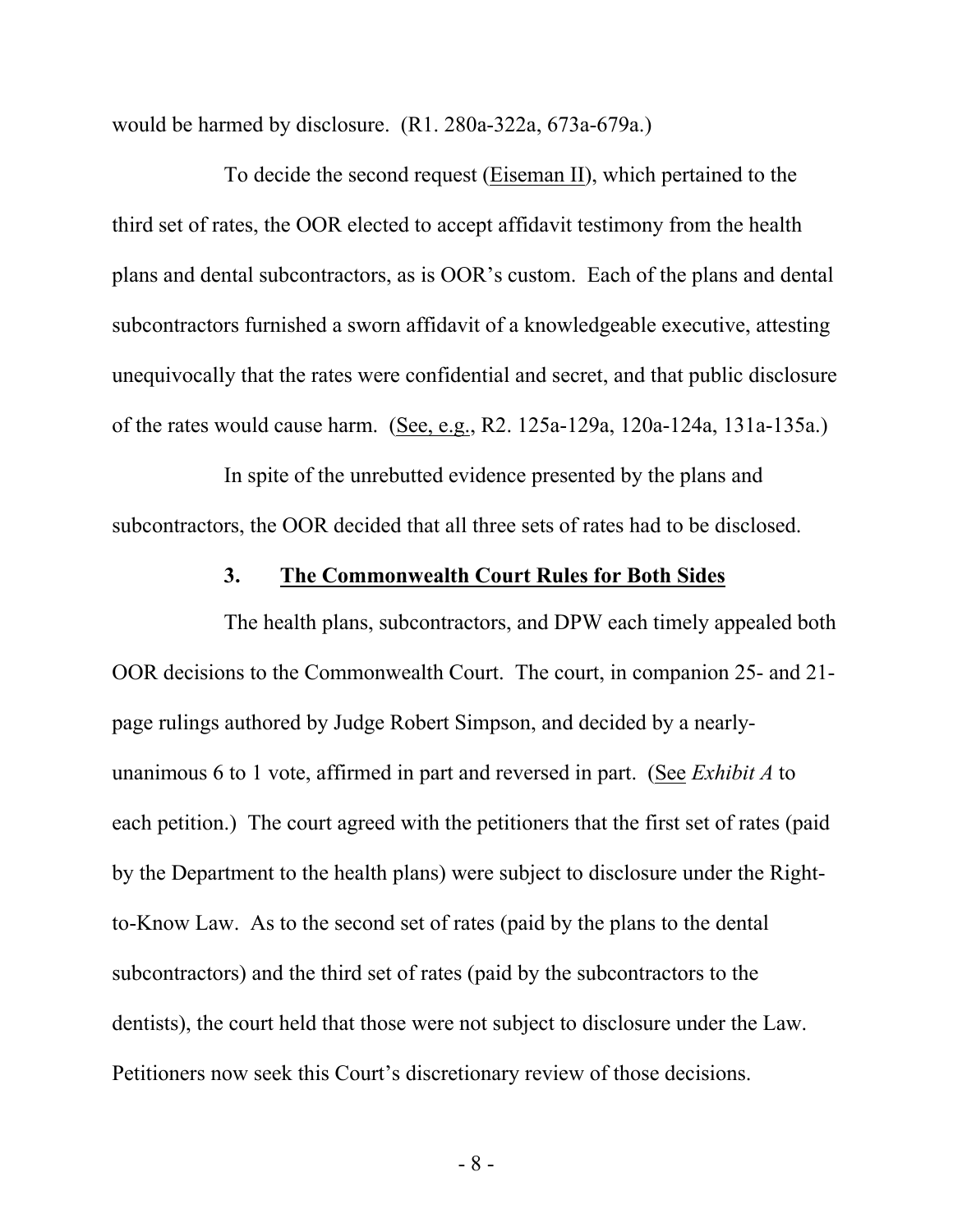#### **III. REASONS IN OPPOSITION TO ALLOWANCE OF APPEAL**

## <span id="page-12-1"></span><span id="page-12-0"></span>**A. The Commonwealth Court's decision was fair and just, and this case does not otherwise call for this Court's review.**

This Court should deny allowance of appeal because there is no "special and important" reason for this Court to revisit the Commonwealth Court's decisions, which properly applied the Right-to-Know Law to reach an impartial resolution on the unique and complicated facts presented. Judge Simpson's decisions for the court reflect an exhaustive consideration of the facts, arguments, and legal issues presented. After that careful analysis, the court provided relief to both sides of this dispute. That result need not be disturbed.

As to petitioners' request for documents reflecting the first set of rates (paid by the Department of Public Welfare to the health plans), the Commonwealth Court ruled in petitioners' favor, holding those documents were to be disclosed. See slip op. at pp. 8-14 (*Exhibit A* to the petition at Nos. 129-131 EAL 2014). The court reasoned those documents could not be exempt because they were the Department's "financial records" under section 708(c) (65 P.S. §67.708(c)) of the Right-to-Know Law. Id. at 8-10; see 65 P.S. §67.102 (definition of "financial record"). The court also found that the Uniform Trade Secrets Act – which had to be separately considered because section 102 of the Law protects records "exempt from being disclosed under any other Federal or State law" – also did not shelter the first set of rates, as the court determined the evidence in this "highly fact-

- 9 -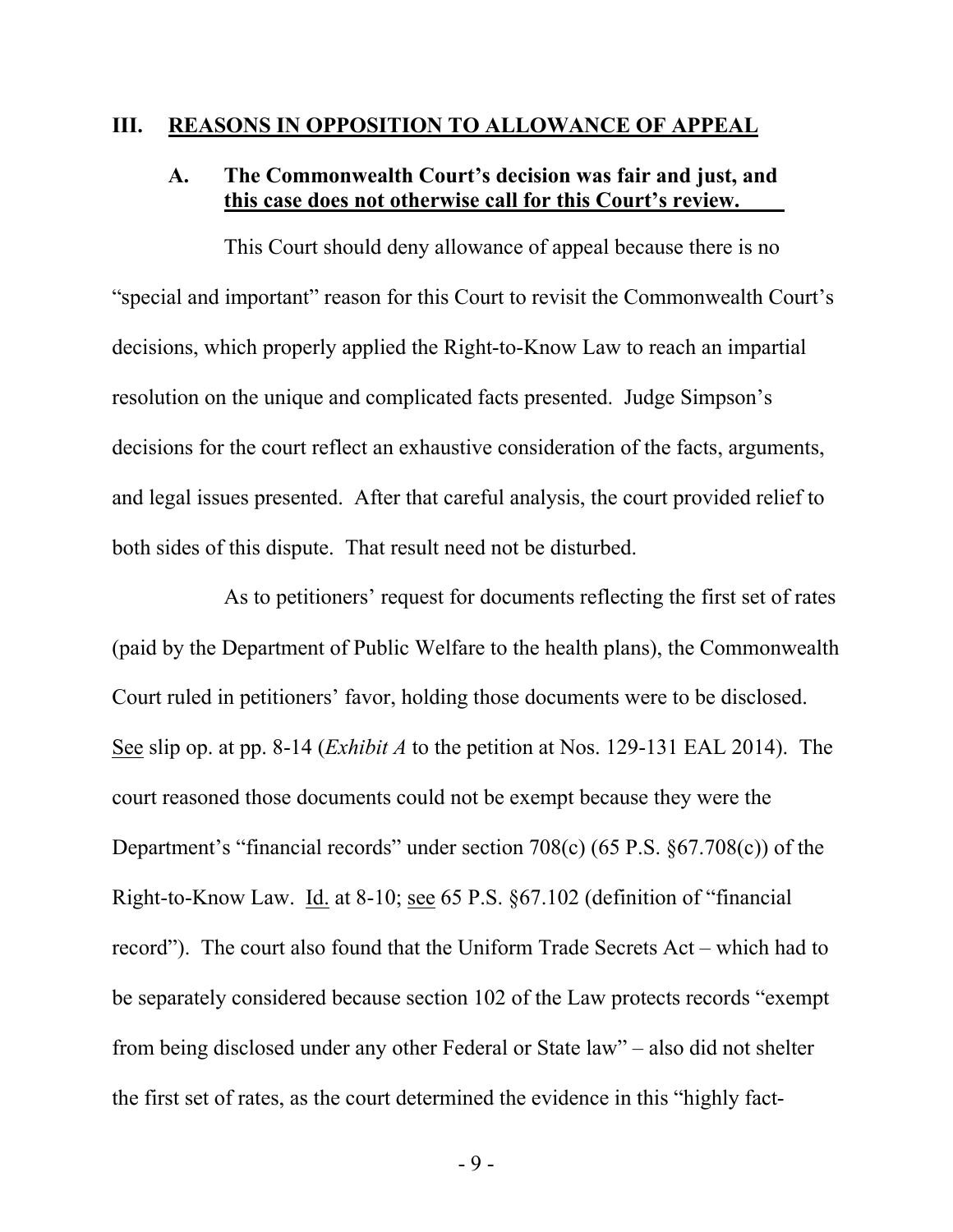specific" inquiry did not show the first set of rates were trade secrets. Slip op. at 12-14.

As to the second set of rates (paid by the health plans to the dental subcontractors), the court correctly held that documents showing those rates were not the Department's "financial records" under section 708(c) because they were neither contained in any contract with the DPW nor did they involve the DPW's disbursement of funds. Id. at 14-15. This finding was rooted in the language of the Right-to-Know Law, which states that an agency's "financial records" are only documents showing disbursements "*by* an agency," not disbursements by a third party like the plans and subcontractors. Id. at 15. Proceeding then to consider the exemptions for "confidential proprietary information" and "trade secrets" in section  $708(b)(11)$  of the Law  $(65 P.S. \, §67.708(b)(11))$ , the court, carefully and thoroughly considering the testimony and evidence presented, decided those exemptions apply. Id. at 16-23. The court correctly found: "The importance of the [rates] to each [plan's] business model, and continued financial vitality in the industry, weighs in favor of holding the information constitutes confidential proprietary information and trade secrets." Id. at 24.

Finally, as to the third set of rates (paid by the dental subcontractors to the dentists), the Commonwealth Court correctly held that those rates were not subject to disclosure because they were not within the constructive possession of

- 10 -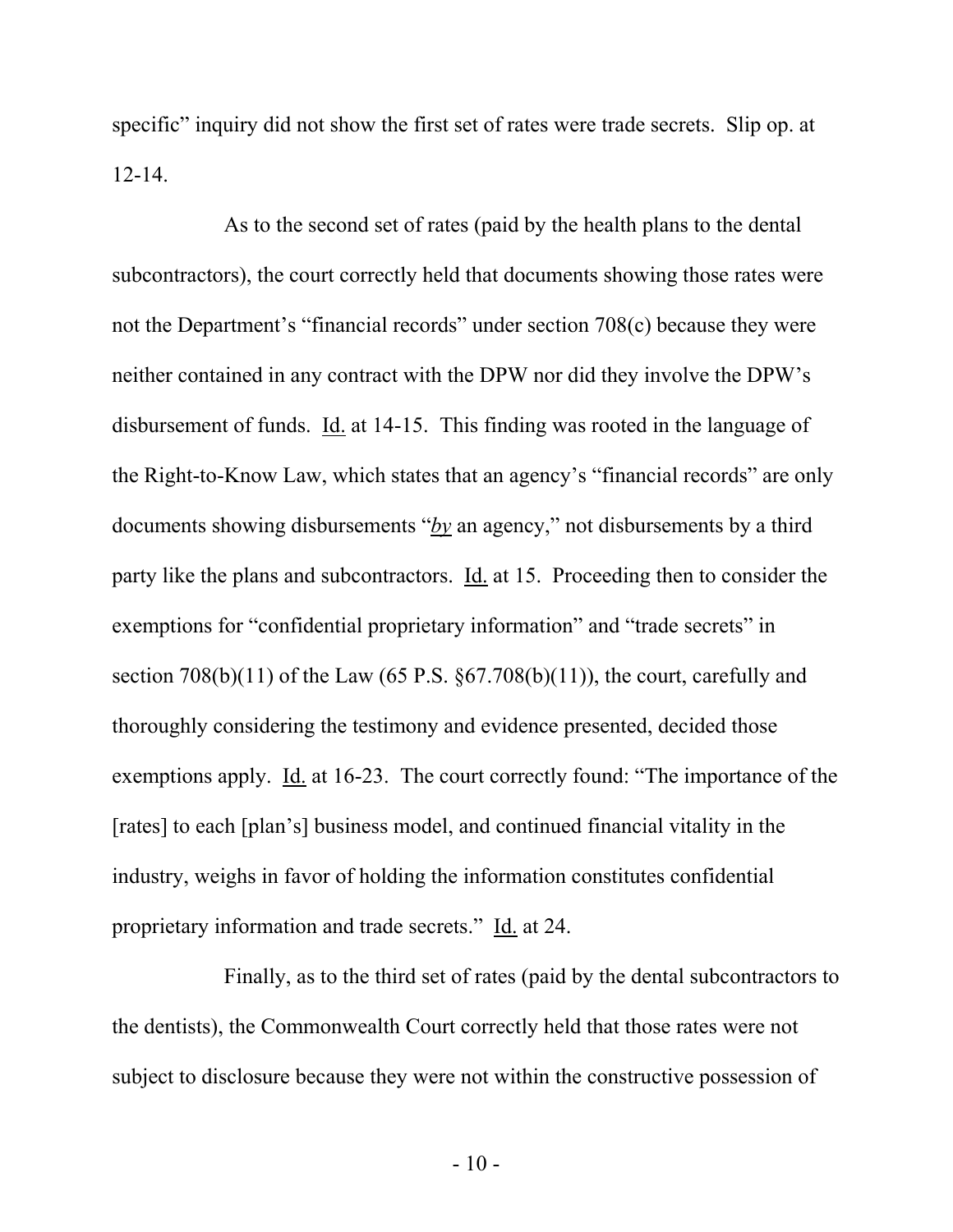the Department. This determination was based on the language of section  $506(d)(1)$  of the Law (65 P.S.  $\S 67.506(d)(1)$ ), which provides that a government agency's constructive possession of documents actually held by a third party is limited to documents held by "a party *with whom the agency has contracted*." 65 P.S. §67.506(d)(1) (emphasis added). Because neither the subcontractors, nor the dentists, had contracted with the Department, the court held the sweep of the Law did not reach the third set of rates. See slip op. at p. 14 (*Exhibit A* to the petition at Nos. 132-134). The court also reasoned that this set of rates, which reflected the amount of compensation between the subcontractors and providers, lacked a "direct relationship" with the governmental function of providing health care to patients, as further required by section 506(d)(1). Id. at pp. 15-17.

The Commonwealth Court's decisions in this case reflect a careful application of the Right-to-Know Law to the particular and unique facts of this case. Their fairness and reasonableness is manifest. No issue of broad statewide impact has been generated by those decisions. This Court therefore need not wade into the record and make its voice heard. Allowance of appeal should be denied.

# <span id="page-14-0"></span>**B. Petitioners fail to give this Court any reason to hear this case.**

Despite the Commonwealth Court's even hand, which resulted in partial victory for both sides, petitioners nevertheless attack the decisions below.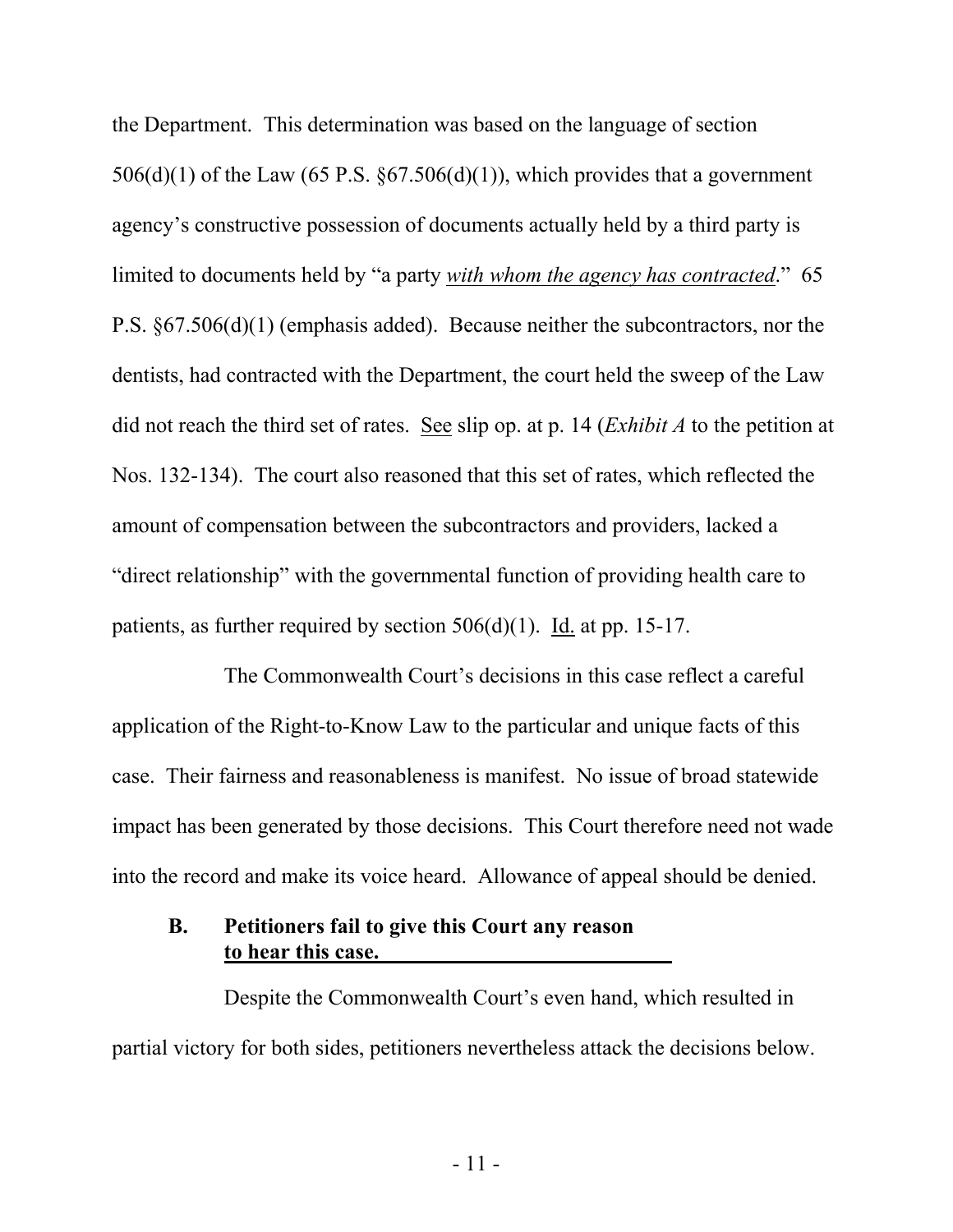They offer nothing but a series of trumped-up and confused arguments that reflect an overall philosophy completely at odds with the Right-to-Know Law.

The text and structure of the Law reflect the General Assembly's intent to strike a balance between promoting government transparency and protecting sensitive documents from view. Included among the documents the Legislature decided to shield are those revealing third party confidential information and trade secrets, as well as documents held by third parties that do not contract with the government. See 65 P.S. §67.708(b) (listing 30 categories of exemptions, including for "confidential proprietary information" and "trade secrets" in  $\#11$ ); 65 P.S. §67.506(d)(1) (limiting constructive agency possession to documents held by parties directly contracting with the agency). The Commonwealth Court honored that balance by carefully weighing the parties' competing arguments and partially ruling for each side.

Petitioners now ask this Court to destroy the Law's balance. They boldly ask for a holding that the Law mandates disclosure of all records "*even if* those records may reveal trade secrets." (Pet. at 4 (at Nos. 129-131)); (Pet. at 12 (at Nos. 132-134) (stating same)). Such a holding would obliterate specific exemptions that the Legislature included in the Law. And it would be based on nothing more than petitioners' misguided belief in some need for transparency and accountability in the HealthChoices program – which, as discussed above, is

- 12 -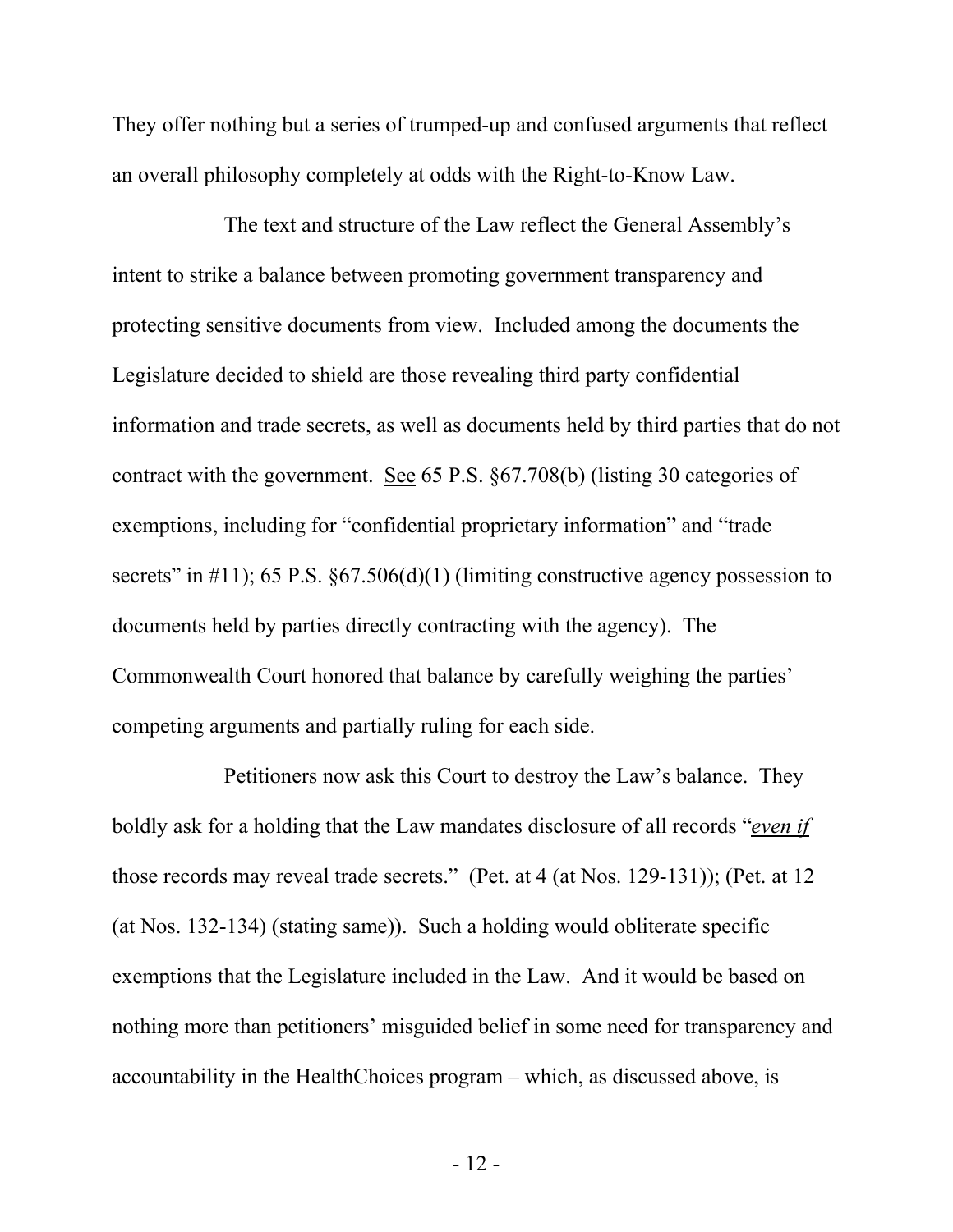demonstrably unfounded. This Court should nurture the Law's balance and the fairness of the Commonwealth Court's decision by declining the invitation.

## <span id="page-16-0"></span>**1. Petitioners misread the "financial records" provision.**

Not only is the overall tone of petitioners' submissions fundamentally misguided, but their specific arguments are flawed, too. Petitioners first argue that the Commonwealth Court misconstrued the "financial records" provision (section 708(c)), claiming that the court held this provision "never" can apply to trade secrets. (Pet. at 14-17 (at Nos. 129-131)). It is difficult to understand why petitioners even are complaining about the court's rationale here because *they prevailed on that issue*. Indeed, the court's analysis led it to rule in petitioners' favor as to the first set of rates (the Department-paid rates). In any event, the court's holding is not remotely as described by petitioners. The court simply applied the plain language of the "public record" definition. That definition specifically requires independent consideration of other laws that may preclude disclosure, such as the Trade Secrets Act. The court below did just that.

Petitioners additionally claim that all three sets of rates are contained in "financial records" because, they insist, the provision has a broad sweep, capturing any and all documents that have even the slightest connection with the nebulous "flow" of public money. (Id. at 17-20.) But this argument (and Judge McCullough's lone dissent, which echoes it) profoundly misapplies the statute's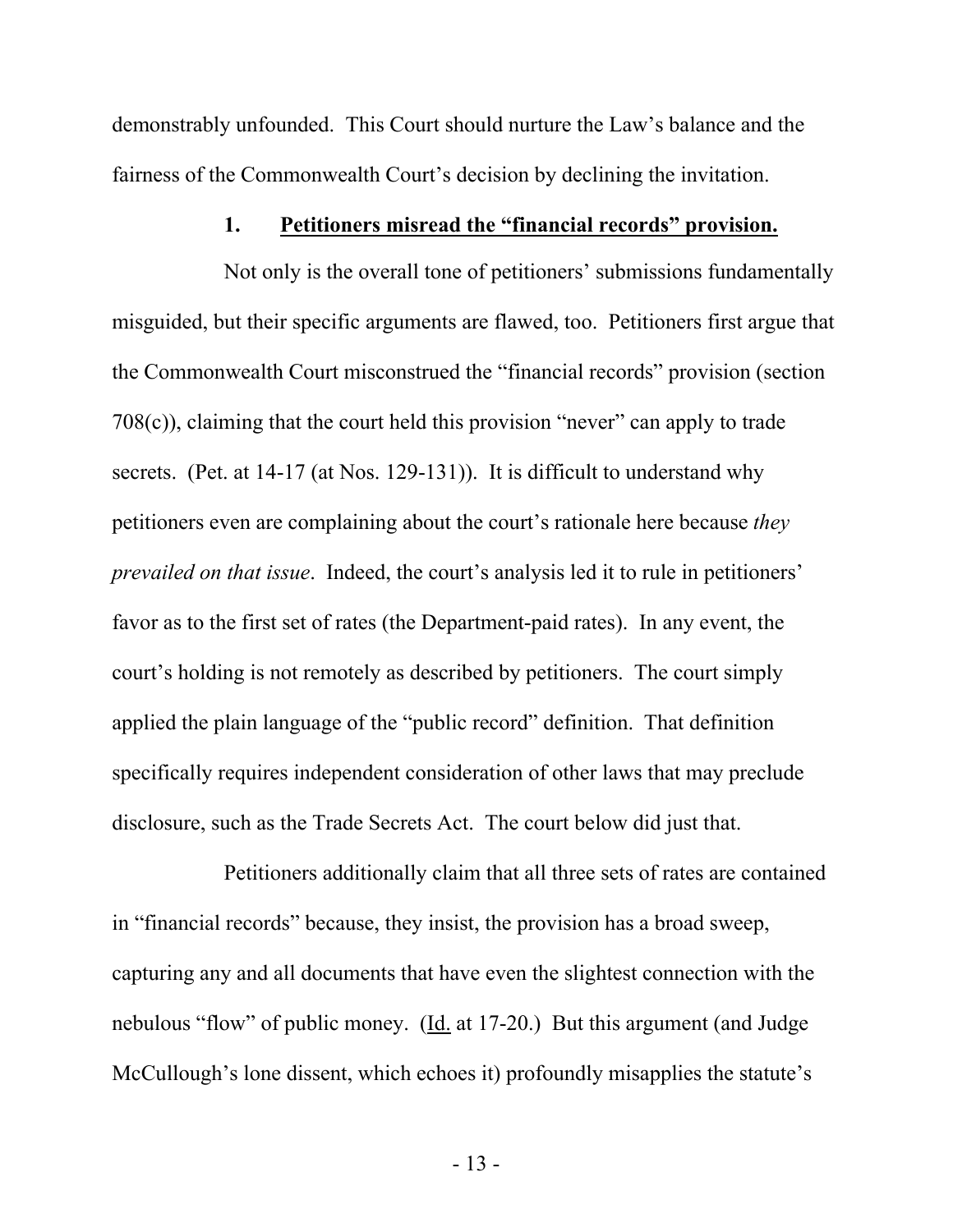plain language. The Law expressly defines an agency's "financial records" as only contracts showing disbursements "*by* an agency."<sup>10</sup> 65 P.S. §67.102. It does *not* say disbursements "by an agency *or its contractors or subcontractors*." Nor does it say disbursements "that *originated* with an agency." The Legislature could have chosen to write the statute using one of these alternatives (or some other). It did not. It instead defined an agency's "financial records" as only those showing the agency's *own* disbursements. Petitioners' thus are asking for a judicial re-writing of the statute – hardly a good reason to hear this case.<sup>11</sup>

## <span id="page-17-0"></span>**2. The rates are not "stale."**

 $\overline{a}$ 

Petitioners also claim the records in question cannot have competitive value because they are "stale" or "too old," because they date from 2008 to 2011. (Pet. at 21-22 (at Nos. 129-131)). This argument obviously is specific to this case, and is not one of statewide import. There also is no support for it. The Right-to-Know Law does not have a "too old" provision.<sup>12</sup> Even if it did, there is no record

<sup>&</sup>lt;sup>10</sup> Petitioners also try to rely on the alternative "financial record" definition, but that is identically limited. It pertains only to an "*agency's* acquisition, use or disposal of services." 65 P.S. §67.102.

 $11$  Even if petitioners were not misreading the statute, this issue still would not be grant-worthy. The "financial records" provision applies only to a few Right-to-Know Law exemptions and pertains to a limited class of agency documents. Petitioners (and Judge McCullough, in her solitary dissent) completely overstate the import of this provision.

<sup>&</sup>lt;sup>12</sup> With good reason. If it did (or if the Court were to read one into it), problematic consequences could result, as requesters would be incentivized to manipulate the process by engaging in protracted litigation in the hopes of "running out the clock" on an exemption.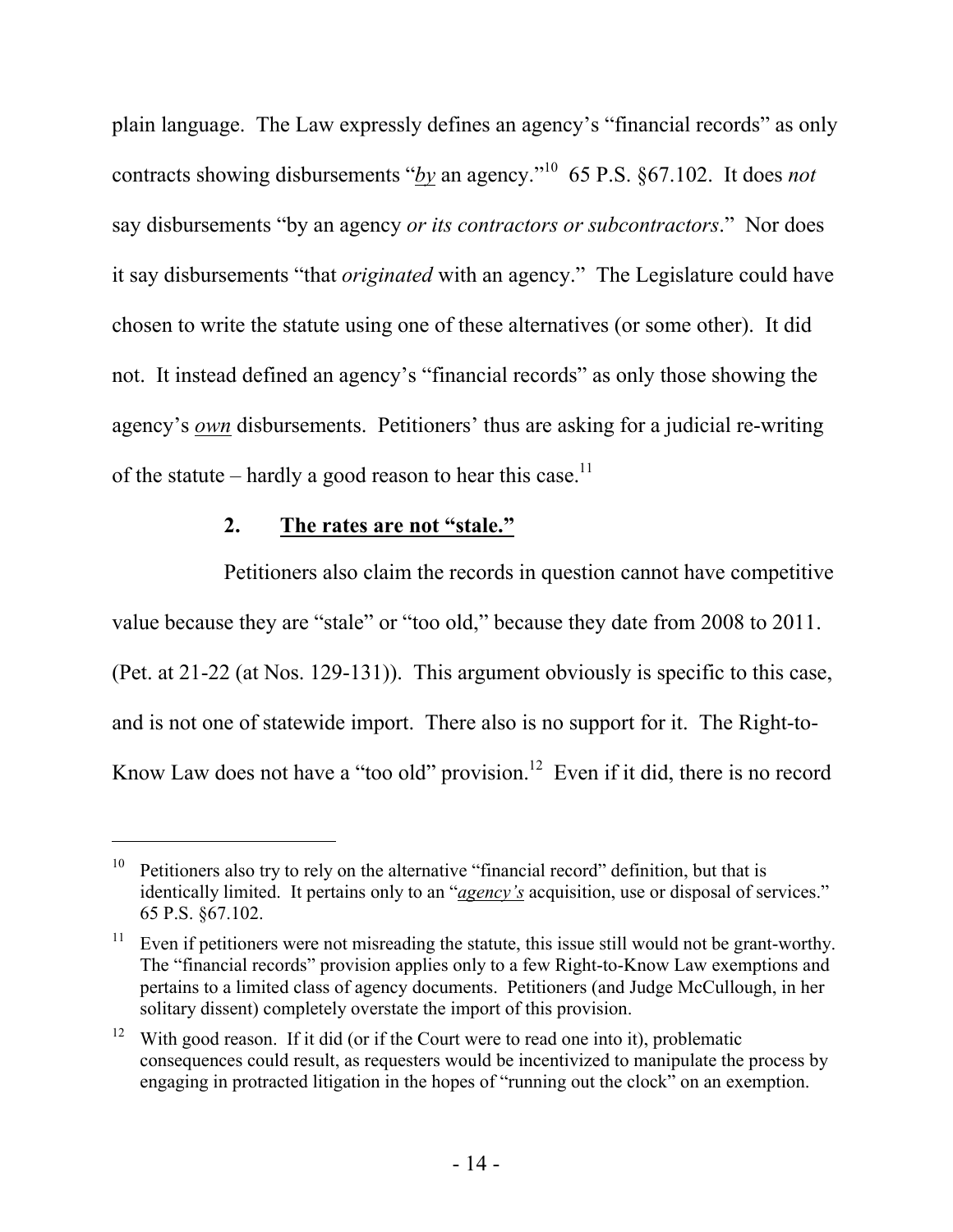support here. In fact, the opposite is true – the prior years' rates *do* have competitive value.<sup>13</sup> (See, e.g., R1. 403a-404a, 496a, 501a, 509a-510a.) The Commonwealth Court thus correctly found the mere passage of time did not alter its conclusion. See slip op. at pp. 22 (*Exhibit A* to the petition at Nos. 129-131).

# <span id="page-18-0"></span>**3. Petitioners' "genie" argument is a red herring.**

Petitioners further claim it somehow makes a difference here that some of the health plans hired the same dental subcontractor. (Pet. at 22-24 (at Nos. 129-131)). This argument is another that is specific to this case, and thus it does not support this Court's grant of review. It also similarly lacks any record support, as the witnesses uniformly testified the subcontractor is obligated to keep all rates confidential.<sup>14</sup> (R1. 493a, 333a, 432a-433a, 516a-517a.)

Perhaps more importantly, this argument is a red herring. Just because one subcontractor is hired by more than one health plan does not change the competitive value that the plans *themselves* place in the rates, as each plan does not know what any other is paying the subcontractor. While that knowledge might help the subcontractor's bargaining position, the plans *still* keep their competitive

 $13$  There also is no support for petitioners' related suggestion that rate fluctuations from year to year somehow lessen the rates' competitive value. The opposite is true: the fact that rates are the subject of an intense annual negotiating process illustrates the secrecy of these rates and their critical nature to any ability to compete in this marketplace. (See, e.g., R. 403a.)

<sup>&</sup>lt;sup>14</sup> Petitioners therefore are wrong in suggesting that the Commonwealth Court's decision here was based on representations by counsel. The decision was based on evidence in the record.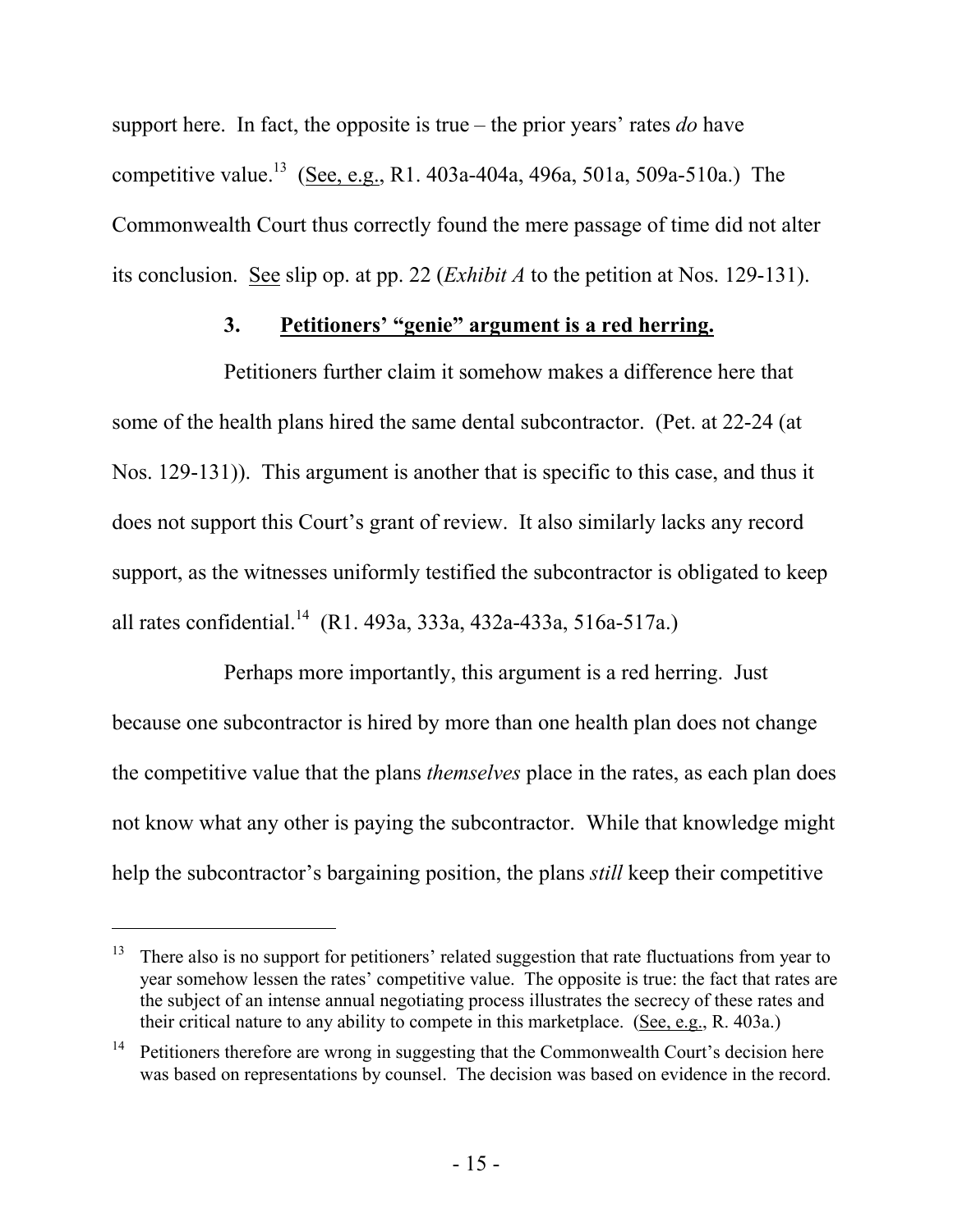positions vis-à-vis *each other* by keeping the rates they pay secret *from each other*. The existence of a common subcontractor thus is of no moment.

## <span id="page-19-0"></span>**4. There is no evidence of "agency" relationships here.**

In connection with its "genie" argument, petitioners argue that the subcontractor acts as an "agent" for the health plans in negotiations with the dentists. (Pet. at 23-24 (at Nos. 129-131)). This argument (which Judge McCullough somehow endorsed in her lone dissent below) is completely made-up. There is no evidence in the record remotely suggesting *any* of the contracting parties in the HealthChoices program agreed to enter into a principal-agent relationship. To the contrary, every party in the program is at arm's length, independently negotiating separate contracts. The subcontractor negotiates rates of payment with each dental practice *for itself*, under its *independent* contracts with the dentists – not because it is obligated to act as "agent" of any health plan. Petitioners' case-specific "agency" mirage is no reason to grant review.

## <span id="page-19-1"></span>**5. Petitioners' misinterpret the "agency possession" provision.**

Petitioners additionally contend that the Commonwealth Court misapplied section  $506(d)(1)$  of the Law (65 P.S. §67.506(d)(1)), which provides for constructive agency possession over third party records. (Pet. at 17-21 (at Nos. 132-134)). Petitioners persist in claiming that the third set of rates, which are paid to sub-sub-contractors that are two full contractual relationships away from the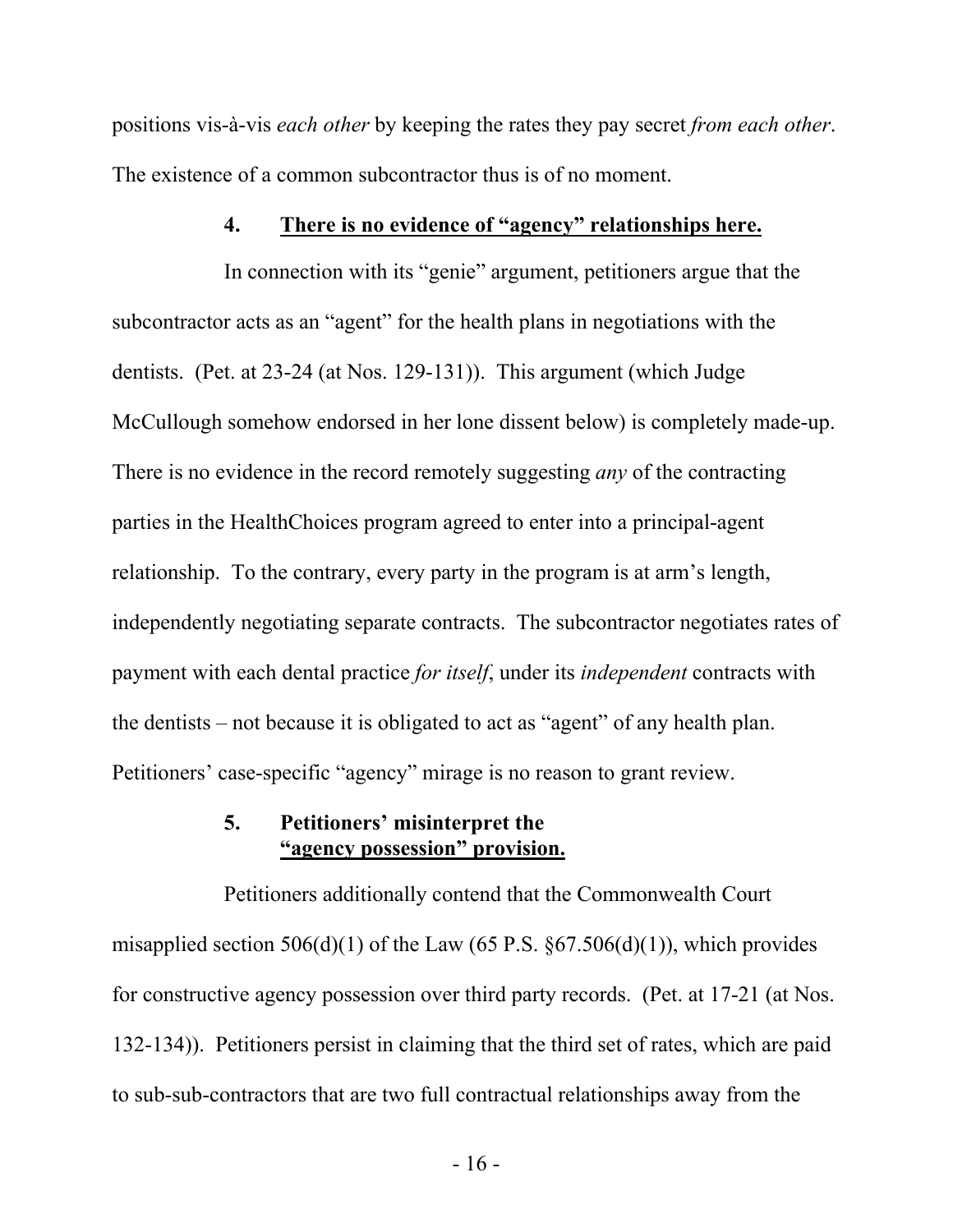agency relationship, somehow still are within the Department's "possession." The Commonwealth Court, however, correctly applied the language of section 506(d)(1), which does not permit an agency's constructive possession to reach that far. It instead limits possession to documents held by "a party *with whom the agency has contracted*." 65 P.S. §67.506(d)(1) (emphasis added). This unambiguous statutory command limits an agency's constructive possession to records held by direct agency contractors only.

Petitioners, however, insist this language means something other than what it says, and even make the silly claim that the decision below will invite contractors to go to the trouble of creating phony subcontractors just as a façade to avoid the Right-to-Know Law. The Commonwealth Court rightly was not swayed by petitioners' absurd protestations, as it properly applied the statute and Pennsylvania caselaw to the facts, including in its further determination that the third set of contractual rates of payment did not have a "direct relationship" to providing health care to patients.<sup>15</sup>

<sup>&</sup>lt;sup>15</sup> Petitioners try to set up a false conflict between the decision below and  $\underline{\text{SWB} \text{ Yankees LLC}}$ v. Wintermantel, 45 A.3d 1029 (Pa. 2012). But they rely on a footnote in that decision discussing the definition of "record," not the agency possession provision. Id. at 1044 n.19. Yankees also differs because the agency possession issue here turns on the absence of a direct contract with the agency. That issue was not present in Yankees. Further, and contrary to petitioners' suggestion, the Yankees decision also recognized the "governmental function" analysis has firm limits. Id. at 1042 ("[w]e also believe the Legislature used the (footnote continued on next page)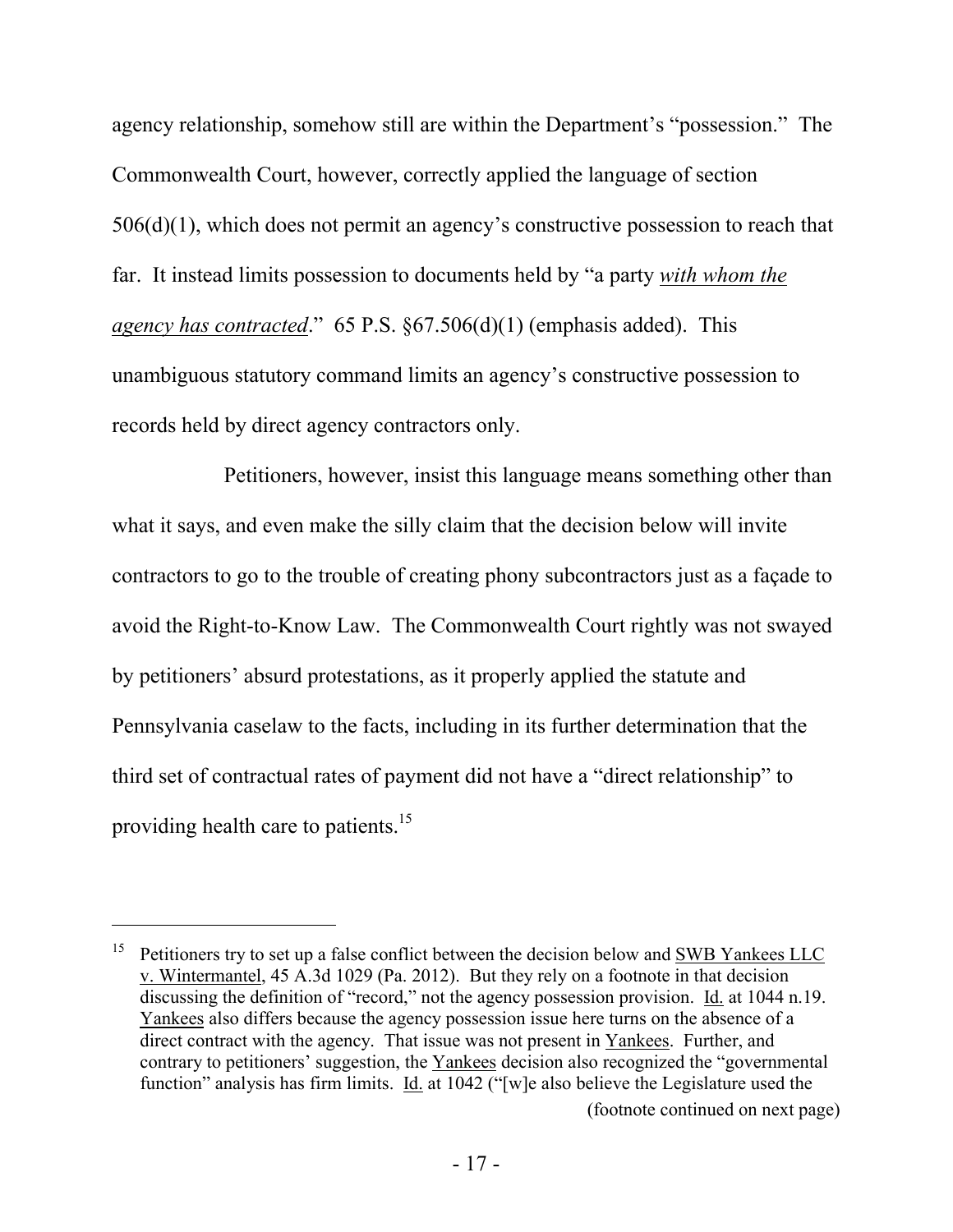### <span id="page-21-0"></span>**6. Petitioners misread irrelevant contract language.**

Petitioners also spill much ink arguing about the meaning of the contract between the Department and the health plans, claiming aspects of that contract create agency possession here. (Pet. at 12-16 (at Nos. 132-134)). For starters, this argument is fundamentally beside the point, as contractual language does not alter the statutory Right-to-Know Law analysis, as the Commonwealth Court rightly recognized. See slip op. at p. 11 (*Exhibit A* to the petition at 132- 134). Petitioners' convoluted contract language argument also is uniquely specific to the facts of this case, and thus does not present an issue of statewide importance meriting this Court's consideration.

Even if it did, petitioners misconstrue the language they seize upon. The provision they describe as the "Ready Access" requirement is found within a set of provisions that are intended to ensure the plans utilize responsible

(footnote continued from previous page)

<sup>&#</sup>x27;governmental' function delimiter in Section 506 to narrow the category of third-party records subject to disclosure by some measure").

Petitioners also try (but fail) to use Yankees to prop up bad law – specifically, the Commonwealth Court's prior decision in Lukes v. Department Public Welfare, 976 A.2d 609 (Pa. Commw. 2009). This Court did not lend "ongoing vitality" to Lukes in Yankees as suggested by petitioners – it only made passing reference to it in a footnote as representative of an approach under the old Right-to-Know Law. Because Lukes was decided under the old Law, it has been repeatedly rejected as irrelevant to consideration of the new Law. See In re: Silberstein, 11 A.3d 629, 632 n.8 (Pa. Commw. 2011); Office of the Budget v. OOR, 11 A.3d 618, 622-23 (Pa. Commw. 2011); Honaman v. Twp. of Lower Merion, 13 A.3d 1014, 1020- 22 (Pa. Commw. 2011). It is difficult to see why this Court's resources should be spent considering the validity of a lower court decision that applied a repealed law.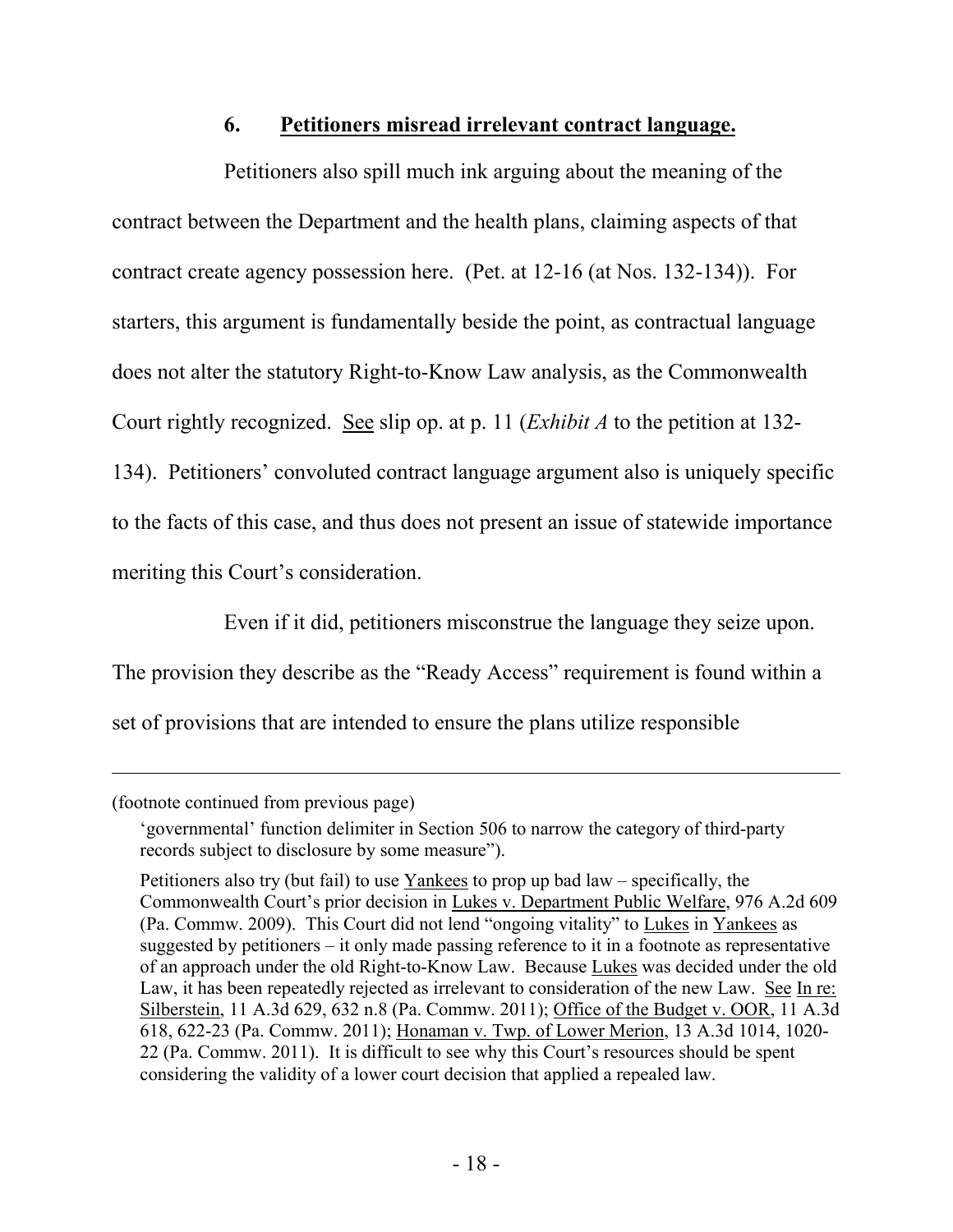subcontractors – not that the subcontractors have to turn over their confidential rates to the Department on demand. (R2. 233a-234a.) Nor does the specific "Ready Access" language remotely support an agency possession argument. That provision merely allows Department access to records "of *transactions* pertaining to the *provision of services to Recipients*." (R2. 234a at ¶4) (emphasis added). In other words, the Department is entitled only to access individual patient medical records that show treatment provided to an individual HealthChoices enrollee<sup>16</sup> – not contracts showing sensitive and proprietary sub-sub-contractor payment rates.

# <span id="page-22-0"></span>**7. There is no evidence of "laundering" or "middlemen" here.**

Finally, in connection with their contract language argument,

petitioners suggest that the Commonwealth Court's decision will invite agencies to "launder" public money by using contractors as "middlemen" so they can avoid the Right-to-Know Law. (Pet. at 12 (at Nos. 132-134)). But this argument stumbles at the starting gate because the Commonwealth Court's caselaw already prevents that from happening. As the Commonwealth Court explained below, it will, in fact, consider an argument in an appropriate case that the agency is playing a type of "shell game," provided there is evidence showing that to be true. See slip op. at p.

<sup>&</sup>lt;sup>16</sup> Petitioners previously waived their request to the extent it could be construed to apply to individual patient medical records. (R2. 230a.)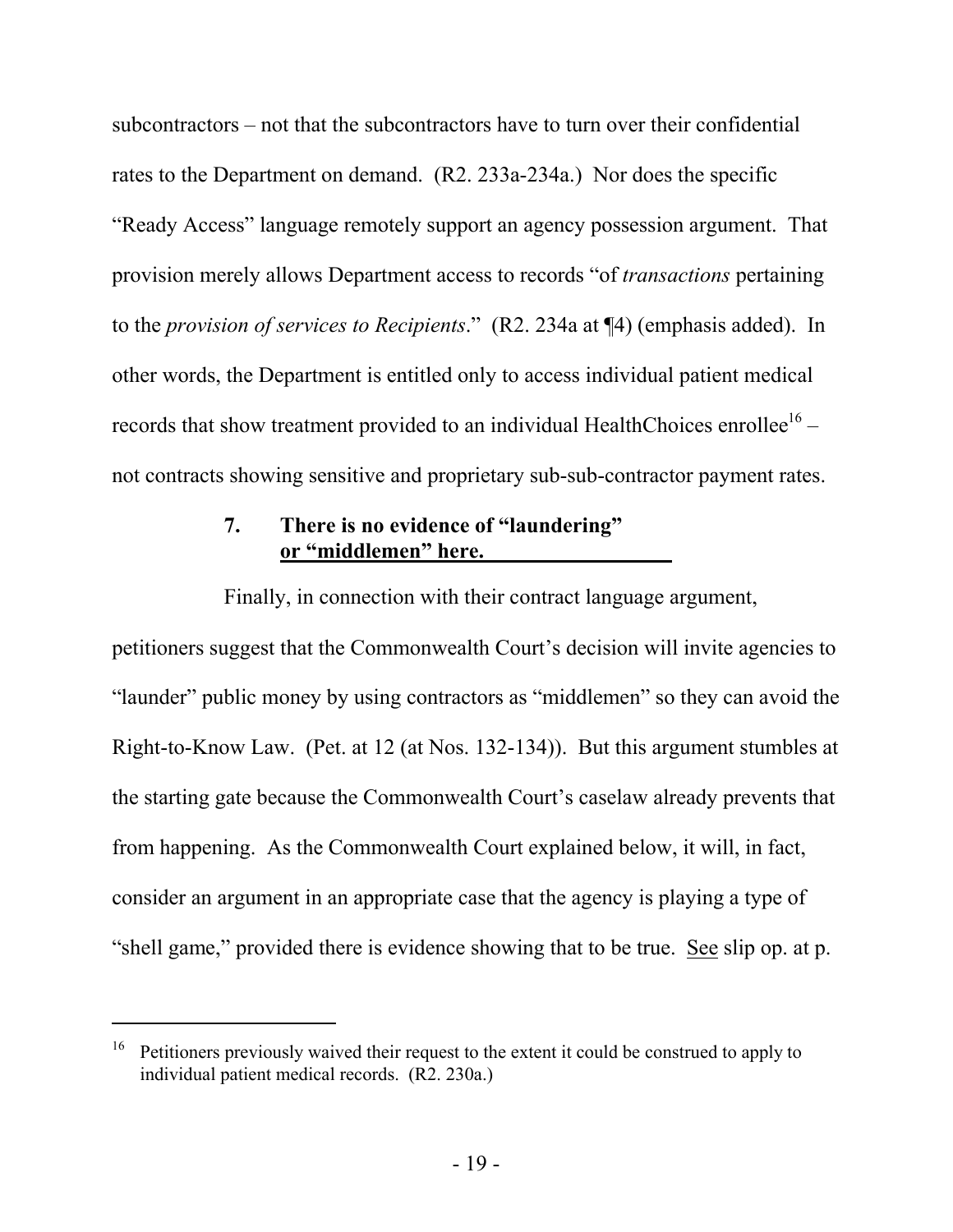11-12 (quoting Office of Budget v. Office of Open Records, 11 A.3d 618, 623 (Pa. Commw. 2011)). Thus, the Commonwealth Court already has built a bulwark against precisely the nefarious activity that petitioners claim to be worried about. Regardless, petitioners do not claim there is any evidence of a "shell game" in this case, nor could they.<sup>17</sup> The Commonwealth Court therefore correctly rejected petitioners' argument.

<sup>&</sup>lt;sup>17</sup> Indeed, at least some of the plans started participating in HealthChoices before the new Right-to-Know Law even was enacted. (See, e.g., R1. 368a) (testimony that United first participated in HealthChoices starting in 1989).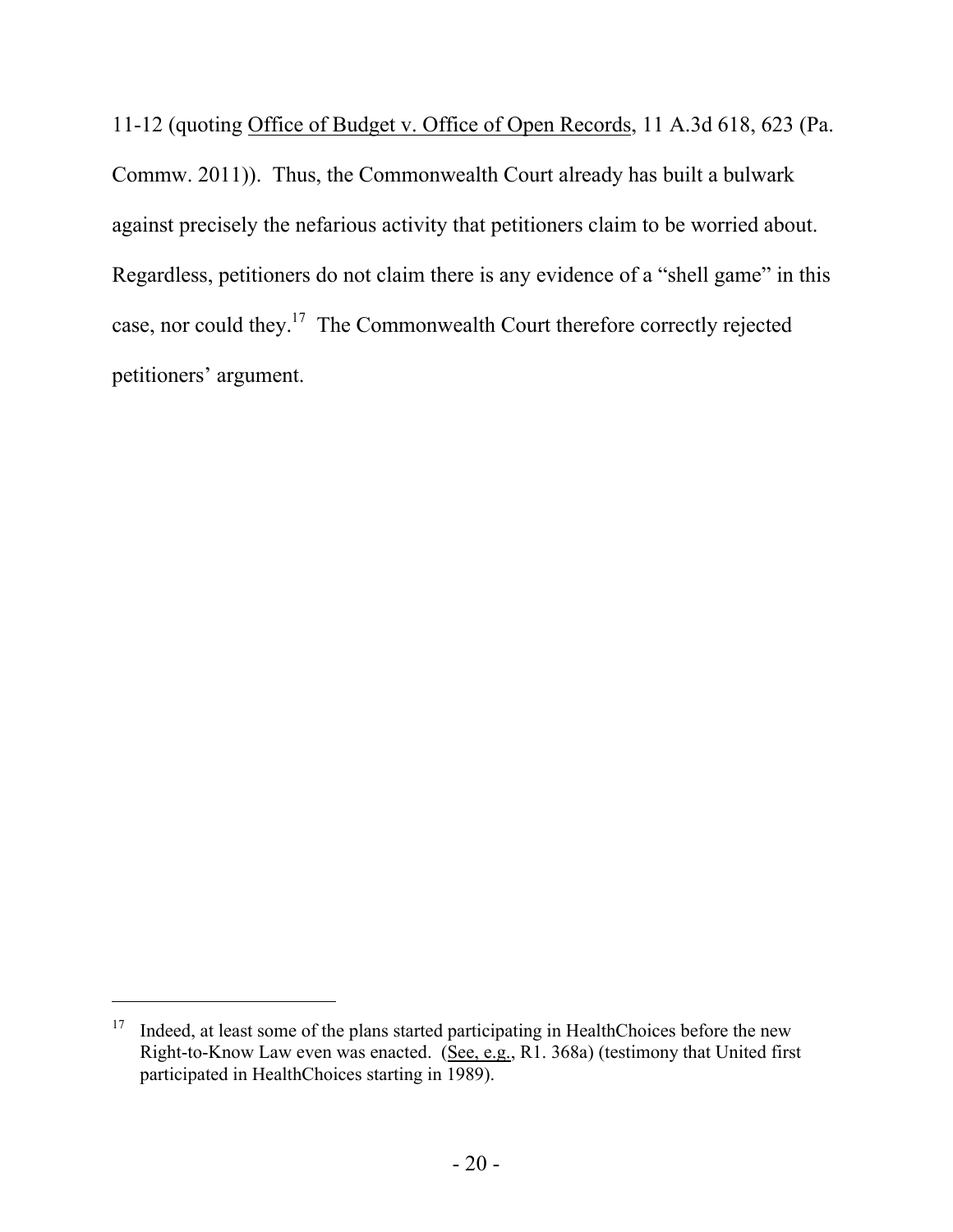## <span id="page-24-0"></span>**IV. CONCLUSION**

For the foregoing reasons, respondents Dental Benefit Providers, Inc., UnitedHealthcare of Pennsylvania, Inc. (d/b/a UnitedHealthcare Community Plan), and HealthAmerica Pennsylvania, Inc. (d/b/a CoventryCares) respectfully request that this Court **DENY** the petitions for allowance of appeal.

Respectfully submitted,

s/ Karl S. Myers Karl S. Myers (Id. No. 90307) STRADLEY RONON STEVENS & YOUNG, LLP 2600 One Commerce Square Philadelphia, PA 19103 (215) 564-8193 (215) 564-8120 facsimile

*Attorneys for Respondents Dental Benefit Providers, Inc., UnitedHealthcare of Pennsylvania, Inc. (d/b/a UnitedHealthcare Community Plan), and HealthAmerica Pennsylvania, Inc. (d/b/a CoventryCares)*

Dated: April 7, 2014